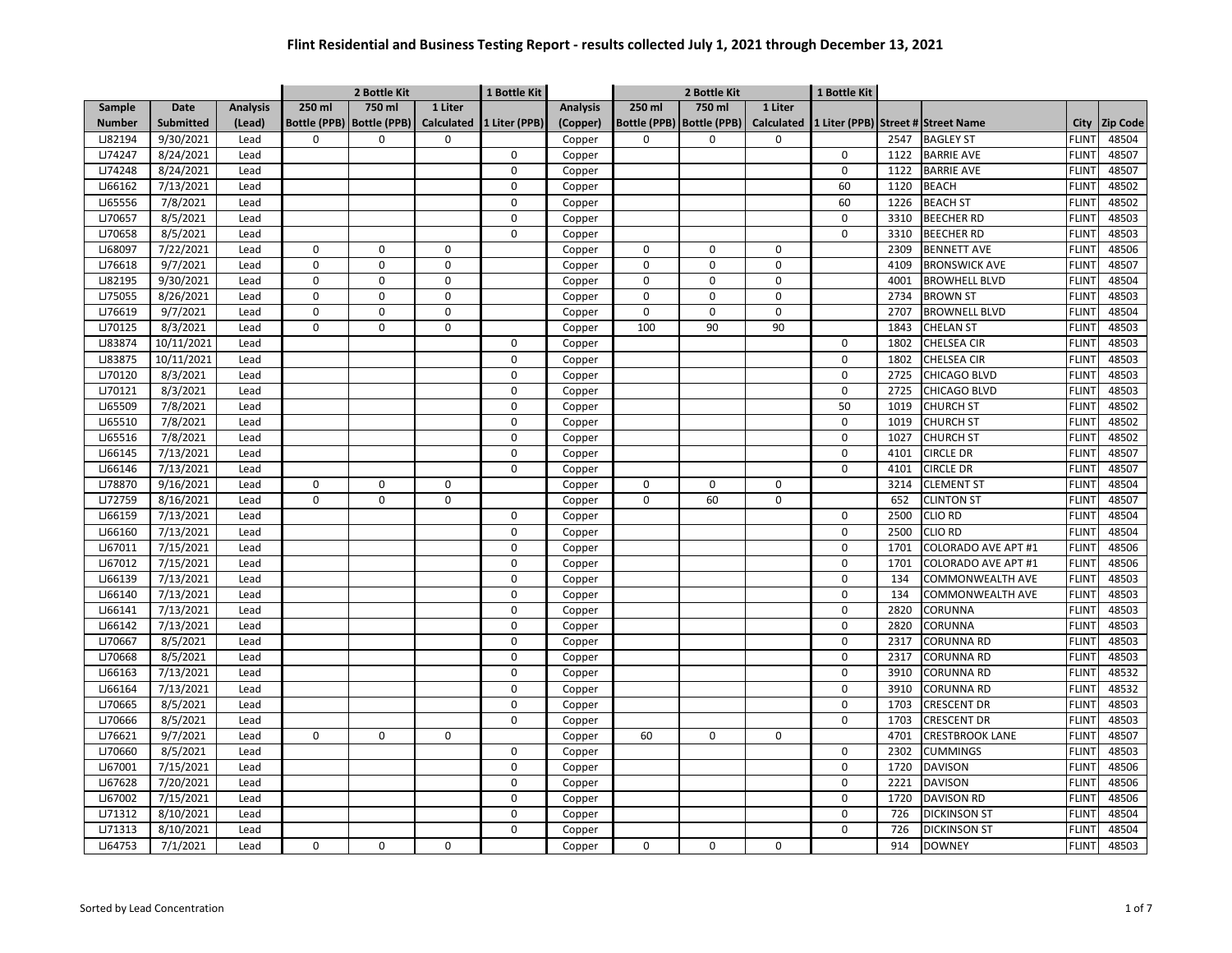|               |                  |                 |           | 2 Bottle Kit                |             | 1 Bottle Kit             |                 | 2 Bottle Kit |                             |            | 1 Bottle Kit                       |      |                     |              |                 |
|---------------|------------------|-----------------|-----------|-----------------------------|-------------|--------------------------|-----------------|--------------|-----------------------------|------------|------------------------------------|------|---------------------|--------------|-----------------|
| Sample        | Date             | <b>Analysis</b> | 250 ml    | 750 ml                      | 1 Liter     |                          | <b>Analysis</b> | 250 ml       | 750 ml                      | 1 Liter    |                                    |      |                     |              |                 |
| <b>Number</b> | <b>Submitted</b> | (Lead)          |           | Bottle (PPB)   Bottle (PPB) |             | Calculated 1 Liter (PPB) | (Copper)        |              | Bottle (PPB)   Bottle (PPB) | Calculated | 1 Liter (PPB) Street # Street Name |      |                     | City         | <b>Zip Code</b> |
| LJ65541       | 7/8/2021         | Lead            |           |                             |             | $\Omega$                 | Copper          |              |                             |            | 0                                  | 1670 | <b>DUPONT ST</b>    | <b>FLINT</b> | 48503           |
| LJ65542       | 7/8/2021         | Lead            |           |                             |             | 0                        | Copper          |              |                             |            | 0                                  | 1670 | <b>DUPONT ST</b>    | <b>FLINT</b> | 48503           |
| LJ66991       | 7/15/2021        | Lead            |           |                             |             | 0                        | Copper          |              |                             |            | 0                                  | 4512 | <b>DUPONT ST</b>    | <b>FLINT</b> | 48505           |
| LJ66992       | 7/15/2021        | Lead            |           |                             |             | 0                        | Copper          |              |                             |            | $\mathbf 0$                        | 4512 | <b>DUPONT ST</b>    | <b>FLIN</b>  | 48505           |
| LJ73066       | 8/17/2021        | Lead            |           |                             |             | 0                        | Copper          |              |                             |            | 110                                | 1415 | <b>DURAND ST</b>    | <b>FLINT</b> | 48503           |
| LJ73067       | 8/17/2021        | Lead            |           |                             |             | 0                        | Copper          |              |                             |            | $\mathbf 0$                        | 1415 | <b>DURAND ST</b>    | <b>FLINT</b> | 48503           |
| LJ67014       | 7/15/2021        | Lead            |           |                             |             | 0                        | Copper          |              |                             |            | 0                                  | 311  | <b>E COURT ST</b>   | <b>FLINT</b> | 48502           |
| LJ67005       | 7/15/2021        | Lead            |           |                             |             | 0                        | Copper          |              |                             |            | 0                                  | 915  | E COURT ST APT 205  | <b>FLINT</b> | 48503           |
| LJ67006       | 7/15/2021        | Lead            |           |                             |             | 0                        | Copper          |              |                             |            | 0                                  | 915  | E COURT ST APT 205  | <b>FLINT</b> | 48503           |
| LJ76445       | 9/7/2021         | Lead            |           |                             |             | $\mathbf 0$              | Copper          |              |                             |            | 0                                  | 217  | E FLINT PARK BLVD   | <b>FLINT</b> | 48505           |
| LJ76446       | 9/7/2021         | Lead            |           |                             |             | $\pmb{0}$                | Copper          |              |                             |            | 0                                  | 217  | E FLINT PARK BLVD   | <b>FLINT</b> | 48505           |
| LJ72027       | 8/12/2021        | Lead            |           |                             |             | $\mathbf 0$              | Copper          |              |                             |            | 0                                  | 926  | E FORK DR           | <b>FLINT</b> | 48503           |
| LJ72028       | 8/12/2021        | Lead            |           |                             |             | 0                        | Copper          |              |                             |            | 0                                  | 926  | E FORK DR           | <b>FLINT</b> | 48503           |
| LJ69269       | 7/29/2021        | Lead            |           |                             |             | 0                        | Copper          |              |                             |            | 0                                  | 721  | E HOLBROOK          | <b>FLINT</b> | 48505           |
| LJ69270       | 7/29/2021        | Lead            |           |                             |             | 0                        | Copper          |              |                             |            | 0                                  | 721  | E HOLBROOK          | <b>FLINT</b> | 48505           |
| LJ69271       | 7/29/2021        | Lead            |           |                             |             | 0                        | Copper          |              |                             |            | $\mathbf 0$                        | 810  | E HOLBROOK          | <b>FLINT</b> | 48505           |
| LJ69272       | 7/29/2021        | Lead            |           |                             |             | 0                        | Copper          |              |                             |            | $\mathbf 0$                        | 810  | E HOLBROOK          | <b>FLINT</b> | 48505           |
| LJ70664       | 8/5/2021         | Lead            |           |                             |             | 0                        | Copper          |              |                             |            | 0                                  | 725  | E HOLBROOK AVE      | <b>FLINT</b> | 48505           |
| LJ78869       | 9/16/2021        | Lead            | 0         | 0                           | $\mathsf 0$ |                          | Copper          | 130          | 90                          | 100        |                                    | 609  | E HOME AVE          | <b>FLINT</b> | 48505           |
| LJ78868       | 9/16/2021        | Lead            | $\pmb{0}$ | $\Omega$                    | $\Omega$    |                          | Copper          | $\Omega$     | 60                          | 0          |                                    | 822  | E MOORE ST          | <b>FLINT</b> | 48505           |
| LJ70122       | 8/3/2021         | Lead            |           |                             |             | $\mathbf 0$              | Copper          |              |                             |            | $\mathbf 0$                        | 209  | E PHILADELPHIA BLVD | <b>FLINT</b> | 48503           |
| LJ70123       | 8/3/2021         | Lead            |           |                             |             | 0                        | Copper          |              |                             |            | 0                                  | 209  | E PHILADELPHIA BLVD | <b>FLINT</b> | 48503           |
| LJ65537       | 7/8/2021         | Lead            |           |                             |             | 0                        | Copper          |              |                             |            | 0                                  | 807  | <b>EAST 2ND ST</b>  | <b>FLINT</b> | 48503           |
| LJ65538       | 7/8/2021         | Lead            |           |                             |             | 0                        | Copper          |              |                             |            | 0                                  | 807  | <b>EAST 2ND ST</b>  | <b>FLIN</b>  | 48503           |
| LJ65553       | 7/8/2021         | Lead            |           |                             |             | 0                        | Copper          |              |                             |            | 180                                | 4517 | <b>FENTON RD</b>    | <b>FLINT</b> | 48507           |
| LJ65554       | 7/8/2021         | Lead            |           |                             |             | 0                        | Copper          |              |                             |            | $\mathbf 0$                        | 4517 | <b>FENTON RD</b>    | <b>FLIN</b>  | 48507           |
| LJ66137       | 7/13/2021        | Lead            |           |                             |             | 0                        | Copper          |              |                             |            | 0                                  | 728  | <b>GARLAND ST</b>   | <b>FLINT</b> | 48503           |
| LJ66138       | 7/13/2021        | Lead            |           |                             |             | 0                        | Copper          |              |                             |            | 0                                  | 728  | <b>GARLAND ST</b>   | <b>FLIN</b>  | 48503           |
| LJ70124       | 8/3/2021         | Lead            | 0         | 0                           | $\mathbf 0$ |                          | Copper          | $\mathbf 0$  | 0                           | 0          |                                    | 421  | GARLAND ST APT 201  | <b>FLINT</b> | 48503           |
| LJ70102       | 8/3/2021         | Lead            |           |                             |             | 0                        | Copper          |              |                             |            | $\mathsf 0$                        | 2812 | <b>GIBSON ST</b>    | <b>FLINT</b> | 48503           |
| LJ70103       | 8/3/2021         | Lead            |           |                             |             | 0                        | Copper          |              |                             |            | $\Omega$                           | 2812 | <b>GIBSON ST</b>    | <b>FLINT</b> | 48503           |
| LJ66236       | 7/13/2021        | Lead            | 0         | 0                           | $\mathbf 0$ |                          | Copper          | $\mathbf 0$  | $\mathbf 0$                 | 0          |                                    | 5801 | <b>GRIGGS DR</b>    | <b>FLINT</b> | 48504           |
| LJ68092       | 7/22/2021        | Lead            |           |                             |             | 0                        | Copper          |              |                             |            | $\mathbf 0$                        | 857  | INGLESIDE           | <b>FLINT</b> | 48507           |
| LJ68093       | 7/22/2021        | Lead            |           |                             |             | $\pmb{0}$                | Copper          |              |                             |            | $\mathbf 0$                        | 857  | INGLESIDE           | <b>FLINT</b> | 48507           |
| LJ65513       | 7/8/2021         | Lead            |           |                             |             | 0                        | Copper          |              |                             |            | 0                                  | 2000 | <b>JOLIET ST</b>    | <b>FLINT</b> | 48504           |
| LJ65514       | 7/8/2021         | Lead            |           |                             |             | $\mathbf 0$              | Copper          |              |                             |            | $\mathbf 0$                        | 2000 | <b>JOLIET ST</b>    | <b>FLINT</b> | 48504           |
| LJ76251       | 9/2/2021         | Lead            | 0         | 0                           | $\mathbf 0$ |                          | Copper          | 190          | $\mathbf 0$                 | 0          |                                    | 1036 | KNICKERBOCKER AVE   | <b>FLINT</b> | 48505           |
| LJ66997       | 7/15/2021        | Lead            |           |                             |             | 0                        | Copper          |              |                             |            | $\mathbf 0$                        | 1113 | LAPEER RD           | <b>FLINT</b> | 48503           |
| LJ66998       | 7/15/2021        | Lead            |           |                             |             | 0                        | Copper          |              |                             |            | $\mathbf 0$                        | 1113 | LAPEER RD           | <b>FLINT</b> | 48503           |
| LJ66147       | 7/13/2021        | Lead            |           |                             |             | 0                        | Copper          |              |                             |            | 60                                 | 2301 | <b>LEVERN ST</b>    | <b>FLINT</b> | 48506           |
| LJ82193       | 9/30/2021        | Lead            | 0         | 0                           | $\mathbf 0$ |                          | Copper          | 50           | 0                           | 0          |                                    | 3833 | LORRAINE AVE        | <b>FLINT</b> | 48509           |
| LJ70110       | 8/3/2021         | Lead            |           |                             |             | $\mathbf 0$              | Copper          |              |                             |            | $\mathbf 0$                        | 4010 | M LUTHER KING AVE   | <b>FLINT</b> | 48505           |
| LJ70111       | 8/3/2021         | Lead            |           |                             |             | 0                        | Copper          |              |                             |            | $\mathsf 0$                        | 4010 | M LUTHER KING AVE   | <b>FLINT</b> | 48505           |
| LJ65511       | 7/8/2021         | Lead            |           |                             |             | 0                        | Copper          |              |                             |            | $\Omega$                           | 948  | <b>MAJOR ST</b>     | <b>FLINT</b> | 48507           |
| LJ78872       | 9/16/2021        | Lead            | $\pmb{0}$ | $\Omega$                    | $\mathsf 0$ |                          | Copper          | 0            | $\mathbf 0$                 | 0          |                                    | 2929 | <b>MALLERY ST</b>   | <b>FLINT</b> | 48504           |
| LJ67625       | 7/20/2021        | Lead            |           |                             |             | 0                        | Copper          |              |                             |            | $\Omega$                           | 927  | <b>MANN AVE</b>     | <b>FLINT</b> | 48503           |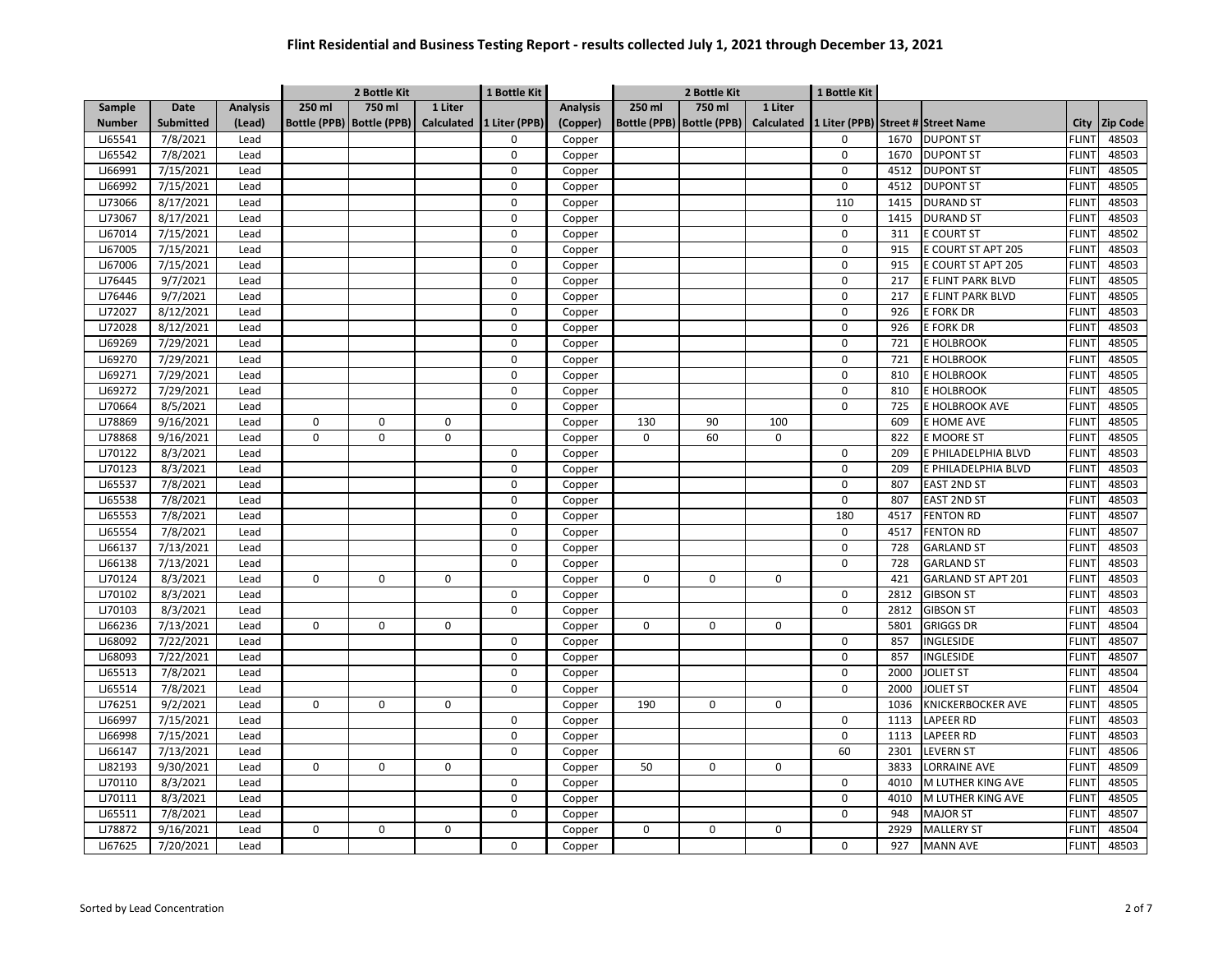|               |                  |                 |             | 2 Bottle Kit                |             | 1 Bottle Kit             |                 |             | 2 Bottle Kit                |             | 1 Bottle Kit |      |                                    |              |                 |
|---------------|------------------|-----------------|-------------|-----------------------------|-------------|--------------------------|-----------------|-------------|-----------------------------|-------------|--------------|------|------------------------------------|--------------|-----------------|
| Sample        | Date             | <b>Analysis</b> | 250 ml      | 750 ml                      | 1 Liter     |                          | <b>Analysis</b> | 250 ml      | 750 ml                      | 1 Liter     |              |      |                                    |              |                 |
| <b>Number</b> | <b>Submitted</b> | (Lead)          |             | Bottle (PPB)   Bottle (PPB) |             | Calculated 1 Liter (PPB) | (Copper)        |             | Bottle (PPB)   Bottle (PPB) | Calculated  |              |      | 1 Liter (PPB) Street # Street Name | City         | <b>Zip Code</b> |
| LJ67626       | 7/20/2021        | Lead            |             |                             |             | 0                        | Copper          |             |                             |             | 0            | 927  | <b>MANN AVE</b>                    | <b>FLINT</b> | 48503           |
| LJ76622       | 9/7/2021         | Lead            | 0           | 0                           | $\mathbf 0$ |                          | Copper          | $\pmb{0}$   | $\mathsf 0$                 | 0           |              | 5713 | <b>MARLOWE DR</b>                  | <b>FLINT</b> | 48504           |
| LJ66993       | 7/15/2021        | Lead            |             |                             |             | 0                        | Copper          |             |                             |             | 0            | 808  | MARQUETTE                          | <b>FLINT</b> | 48504           |
| LJ66994       | 7/15/2021        | Lead            |             |                             |             | 0                        | Copper          |             |                             |             | 0            | 808  | MARQUETTE                          | <b>FLIN</b>  | 48504           |
| LJ81161       | 9/28/2021        | Lead            |             |                             |             | 0                        | Copper          |             |                             |             | 0            | 3702 | <b>MARTIN LUTHER KING</b>          | <b>FLINT</b> | 48505           |
| LJ81162       | 9/28/2021        | Lead            |             |                             |             | 0                        | Copper          |             |                             |             | 0            | 3702 | MARTIN LUTHER KING                 | <b>FLINT</b> | 48505           |
| LJ66149       | 7/13/2021        | Lead            |             |                             |             | 0                        | Copper          |             |                             |             | 0            | 1538 | MARYLAND AVE                       | <b>FLINT</b> | 48506           |
| LJ66150       | 7/13/2021        | Lead            |             |                             |             | 0                        | Copper          |             |                             |             | $\mathsf 0$  | 1538 | <b>MARYLAND AVE</b>                | <b>FLINT</b> | 48506           |
| LJ66155       | 7/13/2021        | Lead            |             |                             |             | 0                        | Copper          |             |                             |             | 0            | 2112 | MARYLAND AVE                       | <b>FLINT</b> | 48506           |
| LJ72053       | 8/12/2021        | Lead            | 0           | 0                           | $\mathbf 0$ |                          | Copper          | $\mathbf 0$ | $\mathbf 0$                 | $\mathbf 0$ |              | 3010 | MENOMINEE                          | <b>FLINT</b> | 48507           |
| LJ74243       | 8/24/2021        | Lead            |             |                             |             | 0                        | Copper          |             |                             |             | $\mathbf 0$  | 2239 | <b>MILBOURNE</b>                   | <b>FLINT</b> | 48504           |
| LJ74244       | 8/24/2021        | Lead            |             |                             |             | 0                        | Copper          |             |                             |             | 0            | 2239 | <b>MILBOURNE</b>                   | <b>FLINT</b> | 48504           |
| LJ64752       | 7/1/2021         | Lead            | 0           | 0                           | $\mathbf 0$ |                          | Copper          | $\mathbf 0$ | $\mathbf 0$                 | 0           |              | 1209 | <b>MOHAWK AVE</b>                  | <b>FLINT</b> | 48507           |
| LJ65558       | 7/8/2021         | Lead            |             |                             |             | 0                        | Copper          |             |                             |             | $\mathbf 0$  | 1647 | <b>MONTANA</b>                     | <b>FLINT</b> | 48506           |
| LJ71318       | 8/10/2021        | Lead            |             |                             |             | 0                        | Copper          |             |                             |             | $\mathsf 0$  | 1921 | <b>MONTIETH ST</b>                 | <b>FLINT</b> | 48504           |
| LJ71319       | 8/10/2021        | Lead            |             |                             |             | 0                        | Copper          |             |                             |             | 0            | 1921 | <b>MONTIETH ST</b>                 | <b>FLINT</b> | 48504           |
| LJ76620       | 9/7/2021         | Lead            | $\mathbf 0$ | 0                           | 0           |                          | Copper          | $\mathbf 0$ | $\mathbf 0$                 | 0           |              | 650  | N CHEVROLET                        | <b>FLINT</b> | 48504           |
| LJ67008       | 7/15/2021        | Lead            |             |                             |             | 0                        | Copper          |             |                             |             | 0            | 1128 | N CHEVROLET                        | <b>FLINT</b> | 48504           |
| LJ65529       | 7/8/2021         | Lead            |             |                             |             | 0                        | Copper          |             |                             |             | $\mathbf 0$  | 1517 | N DORT HWY                         | <b>FLINT</b> | 48506           |
| LJ65530       | 7/8/2021         | Lead            |             |                             |             | 0                        | Copper          |             |                             |             | 0            | 1517 | N DORT HWY                         | <b>FLINT</b> | 48506           |
| LJ82867       | 10/5/2021        | Lead            |             |                             |             | 0                        | Copper          |             |                             |             | 0            | 1517 | N GRAND TRAVERSE ST                | <b>FLINT</b> | 48503           |
| LJ82868       | 10/5/2021        | Lead            |             |                             |             | 0                        | Copper          |             |                             |             | 0            | 1517 | N GRAND TRAVERSE ST                | <b>FLIN</b>  | 48503           |
| LJ70116       | 8/3/2021         | Lead            |             |                             |             | 0                        | Copper          |             |                             |             | 0            | 1633 | N SAGINAW ST                       | <b>FLINT</b> | 48503           |
| LJ70117       | 8/3/2021         | Lead            |             |                             |             | 0                        | Copper          |             |                             |             | 0            | 1633 | N SAGINAW ST                       | <b>FLINT</b> | 48503           |
| LJ79589       | 9/21/2021        | Lead            |             |                             |             | 0                        | Copper          |             |                             |             | 0            | 4901 | N SAGINAW ST                       | <b>FLINT</b> | 48505           |
| LJ79590       | 9/21/2021        | Lead            |             |                             |             | 0                        | Copper          |             |                             |             | 0            | 4901 | N SAGINAW ST                       | <b>FLINT</b> | 48505           |
| LJ70112       | 8/3/2021         | Lead            |             |                             |             | 0                        | Copper          |             |                             |             | 80           | 1902 | NEBRASKA AVE                       | <b>FLINT</b> | 48506           |
| LJ70113       | 8/3/2021         | Lead            |             |                             |             | 0                        | Copper          |             |                             |             | 80           | 1902 | NEBRASKA AVE                       | <b>FLINT</b> | 48506           |
| LJ79587       | 9/21/2021        | Lead            |             |                             |             | 0                        | Copper          |             |                             |             | $\mathbf 0$  | 1609 | NEOME DR                           | <b>FLINT</b> | 48503           |
| LJ79588       | 9/21/2021        | Lead            |             |                             |             | $\pmb{0}$                | Copper          |             |                             |             | 0            | 1609 | <b>NEOME DR</b>                    | <b>FLINT</b> | 48503           |
| LJ71314       | 8/10/2021        | Lead            |             |                             |             | $\mathbf 0$              | Copper          |             |                             |             | 0            | 3518 | NORWOOD DR                         | <b>FLINT</b> | 48503           |
| LJ71315       | 8/10/2021        | Lead            |             |                             |             | 0                        | Copper          |             |                             |             | 0            | 3518 | NORWOOD DR                         | <b>FLINT</b> | 48503           |
| LJ68088       | 7/22/2021        | Lead            |             |                             |             | 0                        | Copper          |             |                             |             | 0            | 718  | OAK ST                             | <b>FLINT</b> | 48503           |
| LJ68089       | 7/22/2021        | Lead            |             |                             |             | 0                        | Copper          |             |                             |             | $\mathsf 0$  | 718  | <b>OAK ST</b>                      | <b>FLINT</b> | 48503           |
| LJ75324       | 8/30/2021        | Lead            |             |                             |             | 0                        | Copper          |             |                             |             | 0            | 2547 | PADUCAH                            | <b>FLINT</b> | 48504           |
| LJ75325       | 8/30/2021        | Lead            |             |                             |             | 0                        | Copper          |             |                             |             | 0            | 2547 | PADUCAH                            | <b>FLINT</b> | 48504           |
| LJ73062       | 8/17/2021        | Lead            |             |                             |             | 0                        | Copper          |             |                             |             | 0            | 2535 | <b>PADUCAH ST</b>                  | <b>FLINT</b> | 48504           |
| LJ73063       | 8/17/2021        | Lead            |             |                             |             | 0                        | Copper          |             |                             |             | $\mathbf 0$  | 2535 | <b>PADUCAH ST</b>                  | <b>FLINT</b> | 48504           |
| LJ67749       | 7/21/2021        | Lead            | 0           | 0                           | 0           |                          | Copper          | $\Omega$    | 0                           | 0           |              | 1922 | <b>PARK FOREST DR</b>              | <b>FLINT</b> | 48507           |
| LJ71003       | 8/9/2021         | Lead            | 0           | 0                           | $\mathbf 0$ |                          | Copper          | $\mathbf 0$ | $\mathbf 0$                 | 0           |              | 4110 | <b>RED ARROW RD</b>                | <b>FLINT</b> | 48507           |
| LJ70104       | 8/3/2021         | Lead            |             |                             |             | 0                        | Copper          |             |                             |             | 0            | 1250 | ROOSEVELT AVE                      | <b>FLINT</b> | 48503           |
| LJ70105       | 8/3/2021         | Lead            |             |                             |             | 0                        | Copper          |             |                             |             | 0            | 1250 | ROOSEVELT AVE                      | <b>FLIN</b>  | 48503           |
| LJ65539       | 7/8/2021         | Lead            |             |                             |             | 0                        | Copper          |             |                             |             | 70           | 2260 | <b>S DORT HWY</b>                  | <b>FLIN</b>  | 48507           |
| LJ65540       | 7/8/2021         | Lead            |             |                             |             | 0                        | Copper          |             |                             |             | $\mathbf 0$  | 2260 | S DORT HWY                         | <b>FLIN</b>  | 48507           |
| LJ76449       | 9/7/2021         | Lead            |             |                             |             | 0                        | Copper          |             |                             |             | 0            | 520  | <b>S GRAND TRAVERSE</b>            | <b>FLINT</b> | 48503           |
| LJ65525       | 7/8/2021         | Lead            |             |                             |             | 0                        | Copper          |             |                             |             | 90           | 1038 | <b>S GRAND TRAVERSE</b>            | <b>FLINT</b> | 48502           |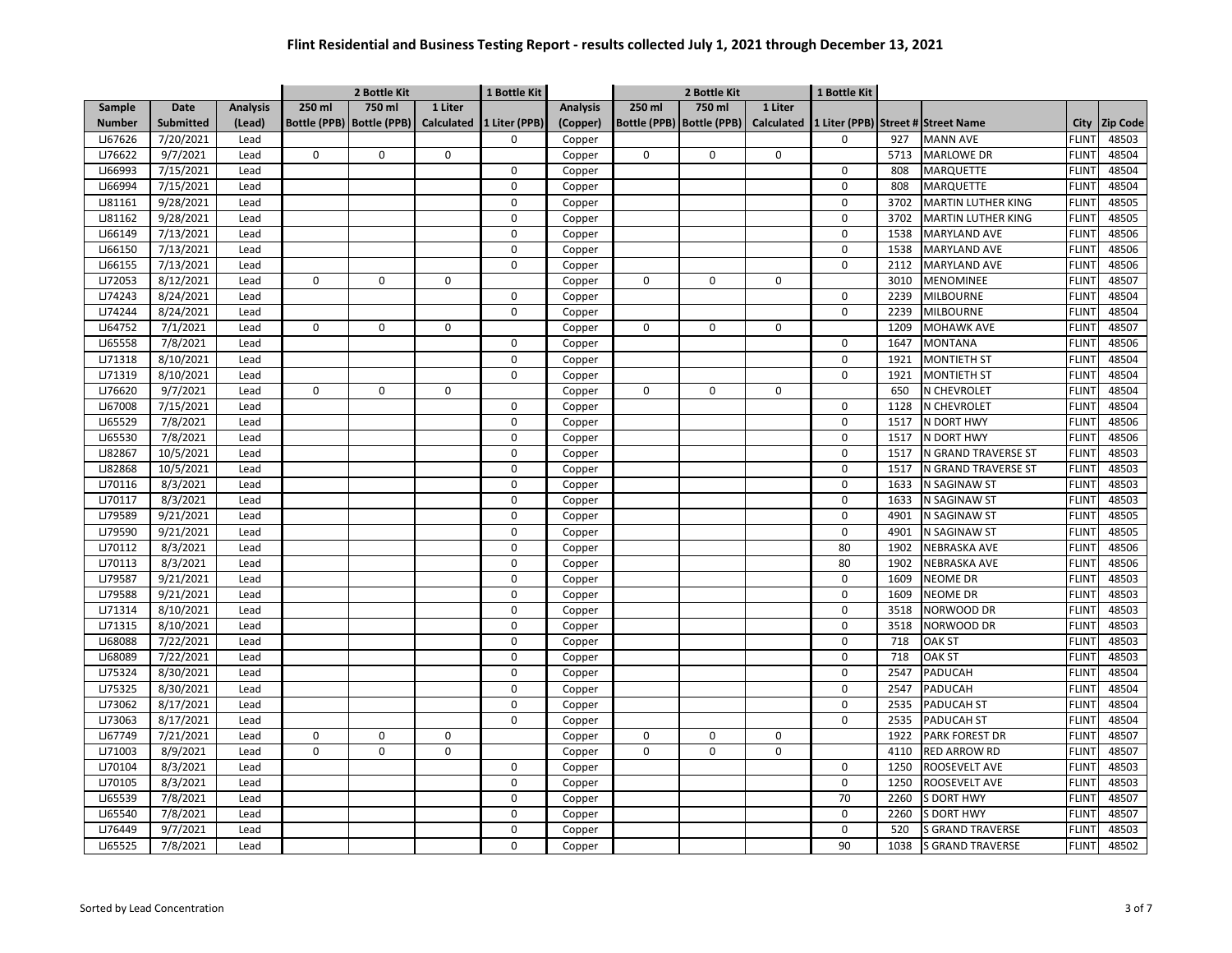|               |                  |                 |             | 2 Bottle Kit                |             | 1 Bottle Kit             |                 |             | 2 Bottle Kit                |                   | 1 Bottle Kit   |      |                                    |              |                 |
|---------------|------------------|-----------------|-------------|-----------------------------|-------------|--------------------------|-----------------|-------------|-----------------------------|-------------------|----------------|------|------------------------------------|--------------|-----------------|
| Sample        | Date             | <b>Analysis</b> | 250 ml      | 750 ml                      | 1 Liter     |                          | <b>Analysis</b> | 250 ml      | 750 ml                      | 1 Liter           |                |      |                                    |              |                 |
| <b>Number</b> | <b>Submitted</b> | (Lead)          |             | Bottle (PPB)   Bottle (PPB) |             | Calculated 1 Liter (PPB) | (Copper)        |             | Bottle (PPB)   Bottle (PPB) | <b>Calculated</b> |                |      | 1 Liter (PPB) Street # Street Name | City         | <b>Zip Code</b> |
| LJ65551       | 7/8/2021         | Lead            |             |                             |             | $\Omega$                 | Copper          |             |                             |                   | 60             | 647  | <b>S SAGINAW</b>                   | <b>FLINT</b> | 48502           |
| LJ65552       | 7/8/2021         | Lead            |             |                             |             | 0                        | Copper          |             |                             |                   | 0              | 647  | <b>S SAGINAW</b>                   | <b>FLINT</b> | 48502           |
| LJ65547       | 7/8/2021         | Lead            |             |                             |             | 0                        | Copper          |             |                             |                   | 0              | 1208 | S SAGINAW ST                       | <b>FLINT</b> | 48502           |
| LJ65548       | 7/8/2021         | Lead            |             |                             |             | 0                        | Copper          |             |                             |                   | 0              | 1208 | <b>S SAGINAW ST</b>                | <b>FLINT</b> | 48502           |
| LJ67009       | 7/15/2021        | Lead            |             |                             |             | 0                        | Copper          |             |                             |                   | 0              | 2304 | <b>S SAGINAW ST</b>                | <b>FLINT</b> | 48503           |
| LJ67010       | 7/15/2021        | Lead            |             |                             |             | 0                        | Copper          |             |                             |                   | 0              | 2304 | <b>S SAGINAW ST</b>                | <b>FLINT</b> | 48503           |
| LJ65543       | 7/8/2021         | Lead            |             |                             |             | $\pmb{0}$                | Copper          |             |                             |                   | 90             | 3404 | <b>S SAGINAW ST</b>                | <b>FLIN</b>  | 48503           |
| LJ65544       | 7/8/2021         | Lead            |             |                             |             | 0                        | Copper          |             |                             |                   | $\mathbf 0$    | 3404 | <b>S SAGINAW ST</b>                | <b>FLINT</b> | 48503           |
| LJ68090       | 7/22/2021        | Lead            |             |                             |             | $\pmb{0}$                | Copper          |             |                             |                   | $\mathbf 0$    | 444  | SAGINAW                            | <b>FLINT</b> | 48502           |
| LJ65532       | 7/8/2021         | Lead            |             |                             |             | $\mathbf 0$              | Copper          |             |                             |                   | $\mathbf 0$    | 2905 | SAGINAW RD                         | <b>FLINT</b> | 48505           |
| LJ68091       | 7/22/2021        | Lead            |             |                             |             | 0                        | Copper          |             |                             |                   | $\mathbf 0$    | 444  | <b>SAGINAW ST</b>                  | <b>FLINT</b> | 48502           |
| LJ75322       | 8/30/2021        | Lead            |             |                             |             | 0                        | Copper          |             |                             |                   | 0              | 1302 | SOUTH BALLENGER HWY                | <b>FLINT</b> | 48532           |
| LJ75323       | 8/30/2021        | Lead            |             |                             |             | 0                        | Copper          |             |                             |                   | $\mathbf 0$    | 1302 | SOUTH BALLENGER HWY                | <b>FLINT</b> | 48532           |
| LJ78867       | 9/16/2021        | Lead            | 0           | 0                           | $\Omega$    |                          | Copper          | $\mathbf 0$ | $\mathbf 0$                 | 0                 |                | 4301 | TRUMBULL DR                        | <b>FLINT</b> | 48504           |
| LJ73064       | 8/17/2021        | Lead            |             |                             |             | 0                        | Copper          |             |                             |                   | $\mathsf 0$    | 2524 | <b>TYRONE ST</b>                   | <b>FLIN</b>  | 48504           |
| LJ73065       | 8/17/2021        | Lead            |             |                             |             | 0                        | Copper          |             |                             |                   | 0              | 2524 | <b>TYRONE ST</b>                   | <b>FLINT</b> | 48504           |
| LJ71316       | 8/10/2021        | Lead            |             |                             |             | 0                        | Copper          |             |                             |                   | 0              | 509  | W 12TH ST                          | <b>FLINT</b> | 48503           |
| LJ71317       | 8/10/2021        | Lead            |             |                             |             | 0                        | Copper          |             |                             |                   | 0              | 509  | W 12TH ST                          | <b>FLINT</b> | 48503           |
| LJ71321       | 8/10/2021        | Lead            |             |                             |             | $\mathbf 0$              | Copper          |             |                             |                   | 0              | 602  | W 12TH ST                          | <b>FLINT</b> | 48503           |
| LJ76447       | 9/7/2021         | Lead            |             |                             |             | 0                        | Copper          |             |                             |                   | 0              | 1201 | W ATHERTON RD                      | <b>FLINT</b> | 48507           |
| LJ66157       | 7/13/2021        | Lead            |             |                             |             | $\Omega$                 | Copper          |             |                             |                   | 60             | 414  | W COURT ST                         | <b>FLIN</b>  | 48503           |
| LJ66158       | 7/13/2021        | Lead            |             |                             |             | 0                        | Copper          |             |                             |                   | 0              | 414  | W COURT ST                         | <b>FLINT</b> | 48503           |
| LJ65527       | 7/8/2021         | Lead            |             |                             |             | 0                        | Copper          |             |                             |                   | 0              | 620  | W COURT ST                         | <b>FLIN</b>  | 48503           |
| LJ65528       | 7/8/2021         | Lead            |             |                             |             | 0                        | Copper          |             |                             |                   | $\overline{0}$ | 620  | W COURT ST                         | <b>FLINT</b> | 48503           |
| LJ66153       | 7/13/2021        | Lead            |             |                             |             | 0                        | Copper          |             |                             |                   | 60             | 1428 | W COURT ST                         | <b>FLINT</b> | 48503           |
| LJ66154       | 7/13/2021        | Lead            |             |                             |             | 0                        | Copper          |             |                             |                   | 0              | 1428 | W COURT ST                         | <b>FLINT</b> | 48503           |
| LJ66136       | 7/13/2021        | Lead            |             |                             |             | 0                        | Copper          |             |                             |                   | 0              | 1742 | W COURT ST                         | <b>FLINT</b> | 48503           |
| LJ70662       | 8/5/2021         | Lead            |             |                             |             | $\pmb{0}$                | Copper          |             |                             |                   | $\mathsf 0$    | 2225 | W COURT ST                         | <b>FLINT</b> | 48503           |
| LJ66167       | 7/13/2021        | Lead            |             |                             |             | $\pmb{0}$                | Copper          |             |                             |                   | $\Omega$       | 2012 | W DARTMOUTH                        | <b>FLINT</b> | 48504           |
| LJ66168       | 7/13/2021        | Lead            |             |                             |             | 0                        | Copper          |             |                             |                   | 0              | 2012 | W DARTMOUTH                        | <b>FLINT</b> | 48504           |
| LJ70114       | 8/3/2021         | Lead            |             |                             |             | 0                        | Copper          |             |                             |                   | $\Omega$       | 514  | W JAMIESON                         | <b>FLINT</b> | 48505           |
| LJ70115       | 8/3/2021         | Lead            |             |                             |             | 0                        | Copper          |             |                             |                   | 60             | 514  | W JAMIESON                         | <b>FLINT</b> | 48505           |
| LJ67004       | 7/15/2021        | Lead            |             |                             |             | 0                        | Copper          |             |                             |                   | $\mathbf 0$    | 520  | W THIRD ST                         | <b>FLINT</b> | 48503           |
| LJ67630       | 7/20/2021        | Lead            |             |                             |             | $\overline{0}$           | Copper          |             |                             |                   | $\overline{0}$ | 2007 | <b>WEAVER ST</b>                   | <b>FLINT</b> | 48506           |
| LJ73538       | 8/19/2021        | Lead            |             |                             |             | 0                        | Copper          |             |                             |                   | 0              | 509  | WELCH BLVD                         | <b>FLINT</b> | 48503           |
| LJ73539       | 8/19/2021        | Lead            |             |                             |             | 0                        | Copper          |             |                             |                   | $\mathbf 0$    | 509  | <b>WELCH BLVD</b>                  | <b>FLINT</b> | 48503           |
| LJ65559       | 7/8/2021         | Lead            |             |                             |             | 0                        | Copper          |             |                             |                   | 0              | 1920 | WELCH BLVD                         | <b>FLINT</b> | 48504           |
| LJ65560       | 7/8/2021         | Lead            |             |                             |             | 0                        | Copper          |             |                             |                   | $\mathbf 0$    | 1920 | <b>WELCH BLVD</b>                  | <b>FLINT</b> | 48504           |
| LJ84929       | 10/18/2021       | Lead            | 0           | $\Omega$                    | $\mathbf 0$ |                          | Copper          | $\Omega$    | $\mathbf 0$                 | $\Omega$          |                | 607  | THAYER ST                          | <b>FLINT</b> | 48503           |
| LJ84931       | 10/18/2021       | Lead            | $\mathbf 0$ | $\Omega$                    | $\mathbf 0$ |                          | Copper          | $\Omega$    | $\mathbf 0$                 | 0                 |                | 3529 | <b>LIPPINCOT</b>                   | <b>FLINT</b> | 48507           |
| LJ84932       | 10/18/2021       | Lead            | 0           | $\Omega$                    | $\mathbf 0$ |                          | Copper          | $\Omega$    | $\mathbf 0$                 | $\Omega$          |                | 3509 | <b>COMANCHE AVE</b>                | <b>FLINT</b> | 48507           |
| LJ85802       | 10/25/2021       | Lead            | 0           | $\Omega$                    | $\mathbf 0$ |                          | Copper          | $\Omega$    | $\mathbf 0$                 | 0                 |                | 1129 | <b>CHIPPEWA</b>                    | <b>FLIN</b>  | 48503           |
| LJ86739       | 11/1/2021        | Lead            | $\mathbf 0$ | 0                           | $\Omega$    |                          | Copper          | $\Omega$    | $\mathbf 0$                 | 0                 |                | 4002 | W KEARSLEY ST                      | <b>FLINT</b> | 48532           |
| LJ88830       | 11/15/2021       | Lead            | $\pmb{0}$   | $\Omega$                    | $\mathbf 0$ |                          | Copper          | $\mathbf 0$ | $\mathbf 0$                 | 0                 |                | 2001 | N CENTER RD                        | <b>FLIN</b>  | 48506           |
| LJ89693       | 11/22/2021       | Lead            | 0           | 0                           | $\Omega$    |                          | Copper          | $\mathbf 0$ | 0                           | $\Omega$          |                | 224  | E COURT ST APT 102                 | <b>FLINT</b> | 48502           |
| LJ92665       | 12/13/2021       | Lead            | 0           | 0                           | 0           |                          | Copper          | $\mathbf 0$ | 0                           | 0                 |                | 2629 | <b>CONCORD ST</b>                  | <b>FLINT</b> | 48504           |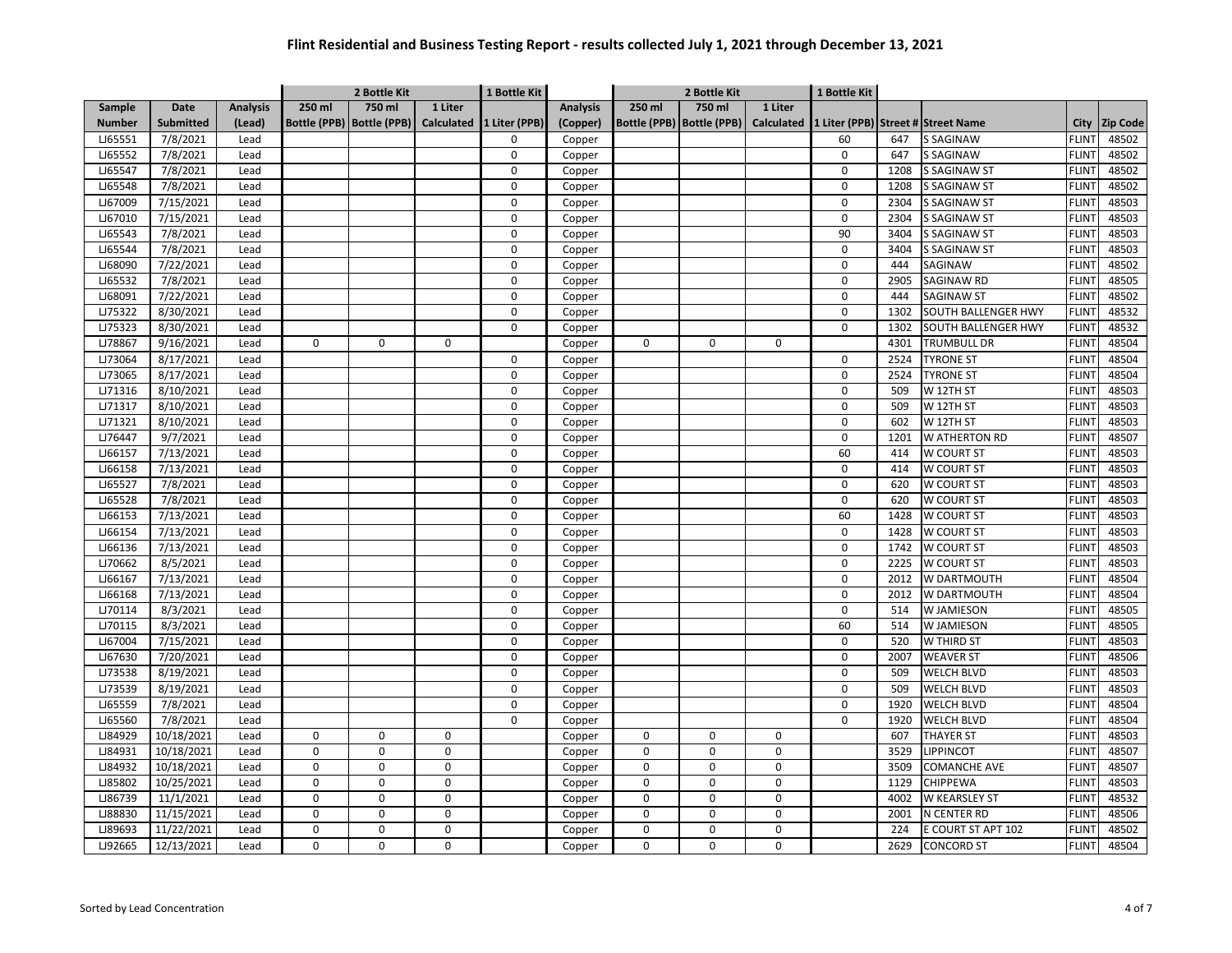|               |                  |                 | 2 Bottle Kit |                             |             | 1 Bottle Kit             |                 |             | 2 Bottle Kit                |                   | 1 Bottle Kit |      |                                    |              |                 |
|---------------|------------------|-----------------|--------------|-----------------------------|-------------|--------------------------|-----------------|-------------|-----------------------------|-------------------|--------------|------|------------------------------------|--------------|-----------------|
| Sample        | Date             | <b>Analysis</b> | 250 ml       | 750 ml                      | 1 Liter     |                          | <b>Analysis</b> | 250 ml      | 750 ml                      | 1 Liter           |              |      |                                    |              |                 |
| <b>Number</b> | <b>Submitted</b> | (Lead)          |              | Bottle (PPB)   Bottle (PPB) |             | Calculated 1 Liter (PPB) | (Copper)        |             | Bottle (PPB)   Bottle (PPB) | <b>Calculated</b> |              |      | 1 Liter (PPB) Street # Street Name | City         | <b>Zip Code</b> |
| LJ65549       | 7/8/2021         | Lead            |              |                             |             | $\mathbf{1}$             | Copper          |             |                             |                   | 0            | 910  | <b>ADDISON ST</b>                  | <b>FLINT</b> | 48505           |
| LJ65536       | 7/8/2021         | Lead            |              |                             |             | $\mathbf{1}$             | Copper          |             |                             |                   | 0            | 718  | <b>BEACH ST</b>                    | <b>FLINT</b> | 48502           |
| LJ66143       | 7/13/2021        | Lead            |              |                             |             | $\mathbf{1}$             | Copper          |             |                             |                   | 0            | 1114 | <b>BEACH ST</b>                    | <b>FLINT</b> | 48502           |
| LJ66144       | 7/13/2021        | Lead            |              |                             |             | $\mathbf{1}$             | Copper          |             |                             |                   | 0            | 1114 | <b>BEACH ST</b>                    | <b>FLINT</b> | 48502           |
| LJ65555       | 7/8/2021         | Lead            |              |                             |             | $\mathbf{1}$             | Copper          |             |                             |                   | 70           | 1226 | <b>BEACH ST</b>                    | <b>FLINT</b> | 48502           |
| LJ65515       | 7/8/2021         | Lead            |              |                             |             | $\mathbf{1}$             | Copper          |             |                             |                   | 0            | 1027 | <b>CHURCH ST</b>                   | <b>FLINT</b> | 48502           |
| LJ74245       | 8/24/2021        | Lead            |              |                             |             | $\mathbf{1}$             | Copper          |             |                             |                   | 0            | 919  | <b>COPEMAN BLVD</b>                | <b>FLINT</b> | 48504           |
| LJ74246       | 8/24/2021        | Lead            |              |                             |             | $\mathbf{1}$             | Copper          |             |                             |                   | $\mathsf 0$  | 919  | COPEMAN BLVD                       | <b>FLINT</b> | 48504           |
| LJ70108       | 8/3/2021         | Lead            |              |                             |             | $\mathbf{1}$             | Copper          |             |                             |                   | $\mathbf 0$  | 509  | <b>COTTAGE GROVE</b>               | <b>FLINT</b> | 48504           |
| LJ67627       | 7/20/2021        | Lead            |              |                             |             | $\mathbf{1}$             | Copper          |             |                             |                   | 120          | 2221 | <b>DAVISON</b>                     | <b>FLINT</b> | 48506           |
| LJ70107       | 8/3/2021         | Lead            |              |                             |             | $\mathbf{1}$             | Copper          |             |                             |                   | $\mathbf 0$  | 902  | E 6TH ST                           | <b>FLINT</b> | 48503           |
| LJ67013       | 7/15/2021        | Lead            |              |                             |             | $\mathbf{1}$             | Copper          |             |                             |                   | $\mathsf 0$  | 311  | E COURT ST                         | <b>FLINT</b> | 48502           |
| LJ70663       | 8/5/2021         | Lead            |              |                             |             | $\mathbf{1}$             | Copper          |             |                             |                   | $\mathbf 0$  | 725  | E HOLBROOK AVE                     | <b>FLINT</b> | 48505           |
| LJ70118       | 8/3/2021         | Lead            |              |                             |             | $\mathbf{1}$             | Copper          |             |                             |                   | 80           | 964  | HUGHES                             | <b>FLINT</b> | 48503           |
| LJ66148       | 7/13/2021        | Lead            |              |                             |             | $\mathbf{1}$             | Copper          |             |                             |                   | $\mathsf 0$  | 2301 | <b>LEVERN ST</b>                   | <b>FLINT</b> | 48506           |
| LJ66156       | 7/13/2021        | Lead            |              |                             |             | $\mathbf{1}$             | Copper          |             |                             |                   | 0            | 2112 | <b>MARYLAND AVE</b>                | <b>FLINT</b> | 48506           |
| LJ78871       | 9/16/2021        | Lead            | $\mathbf 0$  | 1                           | $\mathbf 0$ |                          | Copper          | 0           | $\mathbf 0$                 | 0                 |              | 1669 | N CHEVROLET AVE OTW                | <b>FLINT</b> | 48504           |
| LJ71323       | 8/10/2021        | Lead            |              |                             |             | $\mathbf{1}$             | Copper          |             |                             |                   | 0            | 1602 | <b>S BALLENGER</b>                 | <b>FLINT</b> | 48532           |
| LJ76450       | 9/7/2021         | Lead            |              |                             |             | $\mathbf{1}$             | Copper          |             |                             |                   | $\mathbf 0$  | 520  | <b>S GRAND TRAVERSE</b>            | <b>FLINT</b> | 48503           |
| LJ65524       | 7/8/2021         | Lead            |              |                             |             | $\mathbf 1$              | Copper          |             |                             |                   | 0            | 1034 | <b>S GRAND TRAVERSE</b>            | <b>FLINT</b> | 48502           |
| LJ82192       | 9/30/2021        | Lead            | $\mathbf{1}$ | 0                           | $\mathbf 0$ |                          | Copper          | $\mathbf 0$ | $\mathbf 0$                 | 0                 |              | 1414 | <b>STONE ST</b>                    | <b>FLINT</b> | 48503           |
| LJ71320       | 8/10/2021        | Lead            |              |                             |             | $\mathbf 1$              | Copper          |             |                             |                   | 0            | 602  | $\overline{W}$ 12TH ST             | <b>FLIN</b>  | 48503           |
| LJ65546       | 7/8/2021         | Lead            |              |                             |             | $\mathbf{1}$             | Copper          |             |                             |                   | 0            | 409  | W 7TH ST                           | <b>FLINT</b> | 48503           |
| LJ70661       | 8/5/2021         | Lead            |              |                             |             | $\mathbf 1$              | Copper          |             |                             |                   | 0            | 2225 | W COURT ST                         | <b>FLINT</b> | 48503           |
| LJ67000       | 7/15/2021        | Lead            |              |                             |             | $\mathbf{1}$             | Copper          |             |                             |                   | 0            | 145  | W LAKEVIEW AVE                     | <b>FLINT</b> | 48503           |
| LJ75056       | 8/26/2021        | Lead            | $\mathbf{1}$ | 0                           | $\mathbf 0$ |                          | Copper          | 0           | 0                           | 0                 |              | 1501 | <b>WABASH AVE</b>                  | <b>FLINT</b> | 48504           |
| LJ67629       | 7/20/2021        | Lead            |              |                             |             | $\mathbf{1}$             | Copper          |             |                             |                   | 0            | 2007 | <b>WEAVER ST</b>                   | <b>FLINT</b> | 48506           |
| LJ92664       | 12/13/2021       | Lead            | $\mathbf{1}$ | 0                           | $\mathbf 0$ |                          | Copper          | $\mathbf 0$ | $\mathbf 0$                 | 0                 |              | 2714 | <b>STEVENSON ST</b>                | <b>FLINT</b> | 48504           |
| LJ65550       | 7/8/2021         | Lead            |              |                             |             | $\overline{2}$           | Copper          |             |                             |                   | $\mathbf 0$  | 910  | <b>ADDISON ST</b>                  | <b>FLINT</b> | 48505           |
| LJ66161       | 7/13/2021        | Lead            |              |                             |             | $\mathbf 2$              | Copper          |             |                             |                   | $\mathsf 0$  | 1120 | <b>BEACH</b>                       | <b>FLINT</b> | 48502           |
| LJ66151       | 7/13/2021        | Lead            |              |                             |             | $\overline{2}$           | Copper          |             |                             |                   | 0            | 2608 | <b>CORUNNA RD</b>                  | <b>FLINT</b> | 48503           |
| LJ70106       | 8/3/2021         | Lead            |              |                             |             | $\overline{2}$           | Copper          |             |                             |                   | 0            | 902  | E 6TH ST                           | <b>FLINT</b> | 48503           |
| LJ76444       | 9/7/2021         | Lead            |              |                             |             | $\overline{2}$           | Copper          |             |                             |                   | 0            | 201  | E JACKSON AVE                      | <b>FLINT</b> | 48505           |
| LJ70119       | 8/3/2021         | Lead            |              |                             |             | $\overline{2}$           | Copper          |             |                             |                   | 100          | 964  | <b>HUGHES</b>                      | <b>FLINT</b> | 48503           |
| LJ65512       | 7/8/2021         | Lead            |              |                             |             | $\overline{2}$           | Copper          |             |                             |                   | $\mathbf 0$  | 948  | <b>MAJOR ST</b>                    | <b>FLINT</b> | 48507           |
| LJ65557       | 7/8/2021         | Lead            |              |                             |             | $\mathbf 2$              | Copper          |             |                             |                   | 50           | 1647 | <b>MONTANA</b>                     | <b>FLINT</b> | 48506           |
| LJ70654       | 8/5/2021         | Lead            |              |                             |             | $\overline{2}$           | Copper          |             |                             |                   | $\mathbf 0$  | 1816 | N BALLENGER HWY                    | <b>FLINT</b> | 48504           |
| LJ67007       | 7/15/2021        | Lead            |              |                             |             | $\mathbf 2$              | Copper          |             |                             |                   | $\mathsf 0$  | 1128 | N CHEVROLET                        | <b>FLINT</b> | 48504           |
| LJ65522       | 7/8/2021         | Lead            |              |                             |             | $\overline{2}$           | Copper          |             |                             |                   | 0            | 3817 | N SAGINAW                          | <b>FLINT</b> | 48505           |
| LJ71322       | 8/10/2021        | Lead            |              |                             |             | $\overline{2}$           | Copper          |             |                             |                   | 0            | 1602 | <b>S BALLENGER</b>                 | <b>FLINT</b> | 48532           |
| LJ65523       | 7/8/2021         | Lead            |              |                             |             | $\overline{2}$           | Copper          |             |                             |                   | 0            | 1034 | <b>S GRAND TRAVERSE</b>            | <b>FLINT</b> | 48502           |
| LJ65526       | 7/8/2021         | Lead            |              |                             |             | $\overline{2}$           | Copper          |             |                             |                   | 0            | 1038 | <b>S GRAND TRAVERSE</b>            | <b>FLIN</b>  | 48502           |
| LJ64969       | 7/6/2021         | Lead            |              |                             |             | $\overline{2}$           | Copper          |             |                             |                   | 0            | 1201 | S SAGINAW ST                       | <b>FLIN</b>  | 48503           |
| LJ65531       | 7/8/2021         | Lead            |              |                             |             | $\overline{2}$           | Copper          |             |                             |                   | $\mathbf 0$  | 2905 | SAGINAW RD                         | <b>FLIN</b>  | 48505           |
| LJ65545       | 7/8/2021         | Lead            |              |                             |             | $\overline{2}$           | Copper          |             |                             |                   | 0            | 409  | W 7TH ST                           | <b>FLINT</b> | 48503           |
| LJ76448       | 9/7/2021         | Lead            |              |                             |             | $\overline{2}$           | Copper          |             |                             |                   | 0            | 1201 | <b>W ATHERTON RD</b>               | <b>FLINT</b> | 48507           |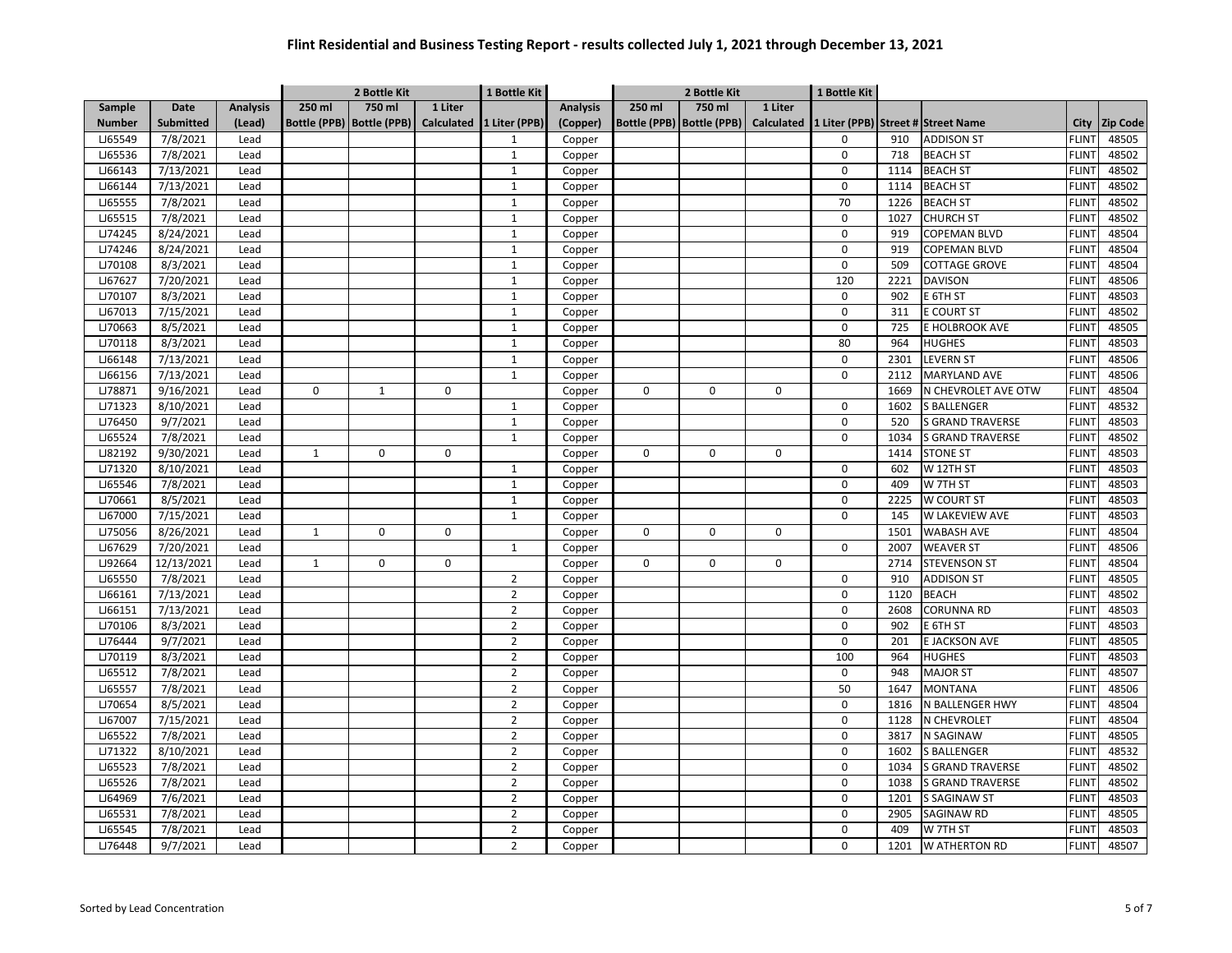| 750 ml<br>250 ml<br>1 Liter<br>250 ml<br>750 ml<br>1 Liter<br>Sample<br><b>Date</b><br><b>Analysis</b><br><b>Analysis</b><br><b>Submitted</b><br>Bottle (PPB)   Bottle (PPB)<br>Calculated<br>1 Liter (PPB)<br>Bottle (PPB)   Bottle (PPB)<br>Calculated 1 Liter (PPB) Street # Street Name<br><b>Number</b><br>(Lead)<br>(Copper)<br>City<br><b>Zip Code</b><br>LJ66135<br>7/13/2021<br><b>W COURT ST</b><br>48503<br>Lead<br>$\overline{2}$<br>Copper<br>$\mathbf 0$<br>1742<br><b>FLINT</b><br>9/14/2021<br>$\overline{2}$<br><b>FLINT</b><br>48505<br>LJ78169<br>Copper<br>$\mathbf 0$<br>113<br><b>W JAMIESON</b><br>Lead<br>7/15/2021<br>60<br>48503<br>LJ66999<br>Lead<br>$\overline{2}$<br>W LAKEVIEW AVE<br><b>FLINT</b><br>Copper<br>145<br>$\overline{2}$<br>LJ67003<br>7/15/2021<br>$\mathbf 0$<br>W THIRD ST<br>48503<br>Lead<br>Copper<br>520<br><b>FLINT</b><br>10/18/2021<br>$\overline{2}$<br><b>FLINT</b><br>48507<br>LJ84930<br>$\mathbf{1}$<br>$\overline{2}$<br>Copper<br>120<br>90<br>100<br>1827<br><b>WILLOW BROOK CIRCLE</b><br>Lead<br>LJ91196<br>12/6/2021<br>$\overline{2}$<br>$\mathbf 0$<br>$\mathbf 0$<br>70<br>$\mathsf 0$<br>48506<br>Lead<br>0<br>3127<br><b>BENNETT AVE</b><br><b>FLINT</b><br>Copper<br>48504<br>LJ70109<br>8/3/2021<br><b>COTTAGE GROVE</b><br><b>FLINT</b><br>Lead<br>$\overline{2}$<br>Copper<br>$\mathbf 0$<br>509<br>8/5/2021<br>$\overline{2}$<br>190<br>48503<br>LJ70659<br>2302<br><b>CUMMINGS</b><br><b>FLINT</b><br>Lead<br>Copper<br>LJ76443<br>9/7/2021<br>48505<br>Lead<br>3<br>$\mathbf 0$<br>201<br>E JACKSON AVE<br><b>FLINT</b><br>Copper<br>9/2/2021<br>3<br>$\mathbf 0$<br>48503<br>LJ76244<br>Lead<br>410<br>E. COURT<br><b>FLINT</b><br>Copper<br>7/15/2021<br>$\overline{3}$<br>LJ66996<br>90<br>3608<br><b>FENTON RD</b><br><b>FLINT</b><br>48504<br>Lead<br>Copper<br>LJ65521<br>7/8/2021<br><b>FLINT</b><br>48505<br>Lead<br>3<br>$\mathbf 0$<br>3817<br>N SAGINAW<br>Copper<br>7/8/2021<br>3<br><b>FLINT</b><br>48506<br>LJ65534<br>Lead<br>$\mathbf 0$<br>1720<br>PENOYER CT<br>Copper<br>48502<br>LJ67631<br>7/20/2021<br>3<br>$\mathbf 0$<br>1036<br><b>S GRAND TRAVERS</b><br><b>FLINT</b><br>Lead<br>Copper<br>7/20/2021<br>3<br>48502<br>LJ67632<br>$\mathbf 0$<br>1036<br><b>S GRAND TRAVERS</b><br><b>FLINT</b><br>Lead<br>Copper<br>LJ64968<br>7/6/2021<br>3<br><b>S SAGINAW ST</b><br><b>FLINT</b><br>48503<br>Lead<br>$\mathbf 0$<br>Copper<br>1201<br>LJ88831<br>48503<br>11/15/2021<br>$\overline{\mathbf{3}}$<br>$\mathbf 1$<br>$\overline{2}$<br>100<br>$\mathbf 0$<br>$\mathbf 0$<br>1310<br><b>BLANCHARD AVE</b><br><b>FLIN</b><br>Lead<br>Copper<br>7/13/2021<br>48503<br>LJ66152<br>4<br>$\mathbf 0$<br>2608<br>CORUNNA RD<br><b>FLINT</b><br>Lead<br>Copper<br>LJ78171<br>9/14/2021<br>4<br>$\mathbf 0$<br><b>MARTIN LUTHER KING BLVD</b><br><b>FLINT</b><br>48505<br>Lead<br>3318<br>Copper<br>90<br>48502<br>LJ65517<br>7/8/2021<br>5<br>726<br><b>CHURCH ST</b><br><b>FLINT</b><br>Lead<br>Copper<br>5<br>7/8/2021<br>$\mathbf 0$<br><b>CHURCH ST</b><br>48502<br>LJ65518<br>726<br><b>FLINT</b><br>Lead<br>Copper<br>7/8/2021<br>5<br>LJ65533<br>$\mathbf 0$<br>1720<br><b>PENOYER CT</b><br><b>FLINT</b><br>48506<br>Lead<br>Copper<br>LJ66995<br>7/15/2021<br>6<br>60<br>3608<br><b>FENTON RD</b><br><b>FLINT</b><br>48504<br>Lead<br>Copper<br>LJ70653<br>8/5/2021<br>6<br>110<br>48504<br>Lead<br>1816<br>N BALLENGER HWY<br><b>FLINT</b><br>Copper<br><b>LJ78170</b><br>48505<br>9/14/2021<br>6<br>$\mathbf 0$<br>W JAMIESON<br><b>FLINT</b><br>Lead<br>Copper<br>113<br>LJ78172<br>9/14/2021<br>$\overline{7}$<br>$\mathbf 0$<br>3318<br>MARTIN LUTHER KING BLVD<br><b>FLINT</b><br>48505<br>Lead<br>Copper<br>LJ76243<br>9/2/2021<br>8<br>70<br><b>FLINT</b><br>48503<br>Lead<br>410<br>E. COURT<br>Copper<br>LJ70100<br>8/3/2021<br>$\mathbf 0$<br>48504<br>9<br>733<br><b>DICKINSON ST</b><br><b>FLINT</b><br>Lead<br>Copper<br>8/3/2021<br>9<br>$\mathbf 0$<br><b>DICKINSON ST</b><br>LJ70101<br>733<br><b>FLINT</b><br>48504<br>Lead<br>Copper<br>48504<br>LJ66165<br>7/13/2021<br>9<br>150<br><b>FLINT</b><br>1669<br>N CHEVROLET<br>Lead<br>Copper<br>LJ79585<br>9/21/2021<br>48502<br>11<br>110<br><b>S SAGINAW ST</b><br><b>FLINT</b><br>Lead<br>Copper<br>428<br>9/27/2021<br>9<br>12<br>90<br>90<br>48504<br>LJ81001<br>Lead<br>11<br>90<br>1807<br>W HOBSON<br><b>FLINT</b><br>Copper<br>48502<br>LJ79586<br>9/21/2021<br>14<br>$\Omega$<br><b>S SAGINAW ST</b><br><b>FLINT</b><br>Lead<br>428<br>Copper<br>LJ78873<br>9/16/2021<br>48502<br>8<br>21<br>18<br>50<br>$\mathbf 0$<br>0<br>718<br><b>BEACH ST</b><br><b>FLINT</b><br>Lead<br>Copper<br>LJ65535<br>7/8/2021<br>718<br><b>BEACH ST</b><br><b>FLINT</b><br>48502<br>Lead<br>53<br>80<br>Copper<br>48502<br>LJ82646<br>10/4/2021<br>11<br>84<br>66<br>50<br>230<br>190<br>718<br><b>BEACH ST</b><br>Lead<br><b>FLINT</b><br>Copper<br>LJ72052<br>8/12/2021<br>$\mathbf 0$<br><b>MONTEITH ST</b><br>48504<br>0<br>60<br>0<br>2301<br><b>FLINT</b><br>Lead<br>85<br>64<br>Copper<br>48504<br>LJ70656<br>8/5/2021<br>60<br>2707<br><b>BROWNELL BLVD</b><br><b>FLINT</b><br>Lead<br>122<br>Copper<br>293<br>LJ70655<br>8/5/2021<br>140<br>2707<br><b>BROWNELL BLVD</b><br><b>FLINT</b><br>48504<br>Lead<br>Copper<br>7/8/2021<br>120<br>48502<br>LJ65519<br>338<br>1036<br>S GRAND TRAVERSE<br><b>FLINT</b><br>Lead<br>Copper<br>LJ65520<br>7/8/2021<br>513<br>230<br>48502<br>Lead<br>1036<br><b>S GRAND TRAVERSE</b><br><b>FLINT</b><br>Copper |         |           |      | 2 Bottle Kit |  |  | 1 Bottle Kit |        | 2 Bottle Kit |  |  | 1 Bottle Kit |      |             |              |       |
|-------------------------------------------------------------------------------------------------------------------------------------------------------------------------------------------------------------------------------------------------------------------------------------------------------------------------------------------------------------------------------------------------------------------------------------------------------------------------------------------------------------------------------------------------------------------------------------------------------------------------------------------------------------------------------------------------------------------------------------------------------------------------------------------------------------------------------------------------------------------------------------------------------------------------------------------------------------------------------------------------------------------------------------------------------------------------------------------------------------------------------------------------------------------------------------------------------------------------------------------------------------------------------------------------------------------------------------------------------------------------------------------------------------------------------------------------------------------------------------------------------------------------------------------------------------------------------------------------------------------------------------------------------------------------------------------------------------------------------------------------------------------------------------------------------------------------------------------------------------------------------------------------------------------------------------------------------------------------------------------------------------------------------------------------------------------------------------------------------------------------------------------------------------------------------------------------------------------------------------------------------------------------------------------------------------------------------------------------------------------------------------------------------------------------------------------------------------------------------------------------------------------------------------------------------------------------------------------------------------------------------------------------------------------------------------------------------------------------------------------------------------------------------------------------------------------------------------------------------------------------------------------------------------------------------------------------------------------------------------------------------------------------------------------------------------------------------------------------------------------------------------------------------------------------------------------------------------------------------------------------------------------------------------------------------------------------------------------------------------------------------------------------------------------------------------------------------------------------------------------------------------------------------------------------------------------------------------------------------------------------------------------------------------------------------------------------------------------------------------------------------------------------------------------------------------------------------------------------------------------------------------------------------------------------------------------------------------------------------------------------------------------------------------------------------------------------------------------------------------------------------------------------------------------------------------------------------------------------------------------------------------------------------------------------------------------------------------------------------------------------------------------------------------------------------------------------------------------------------------------------------------------------------------------------------------------------------------------------------------------------------------------------------------------------------------------------------------------------------------------------------------------------------------------------------------------------------------------------------------------------------------------------------------------------------------------------------------------------------------------------------------------------------------------------------------------------------------------------------------------------------------------------------------------------------------------------------------------------------------------------------------------------------------------------------------------------------------------------------------------------------------------------------------------------------------------------------------------------------------------------------------------------------|---------|-----------|------|--------------|--|--|--------------|--------|--------------|--|--|--------------|------|-------------|--------------|-------|
|                                                                                                                                                                                                                                                                                                                                                                                                                                                                                                                                                                                                                                                                                                                                                                                                                                                                                                                                                                                                                                                                                                                                                                                                                                                                                                                                                                                                                                                                                                                                                                                                                                                                                                                                                                                                                                                                                                                                                                                                                                                                                                                                                                                                                                                                                                                                                                                                                                                                                                                                                                                                                                                                                                                                                                                                                                                                                                                                                                                                                                                                                                                                                                                                                                                                                                                                                                                                                                                                                                                                                                                                                                                                                                                                                                                                                                                                                                                                                                                                                                                                                                                                                                                                                                                                                                                                                                                                                                                                                                                                                                                                                                                                                                                                                                                                                                                                                                                                                                                                                                                                                                                                                                                                                                                                                                                                                                                                                                                                                                                               |         |           |      |              |  |  |              |        |              |  |  |              |      |             |              |       |
|                                                                                                                                                                                                                                                                                                                                                                                                                                                                                                                                                                                                                                                                                                                                                                                                                                                                                                                                                                                                                                                                                                                                                                                                                                                                                                                                                                                                                                                                                                                                                                                                                                                                                                                                                                                                                                                                                                                                                                                                                                                                                                                                                                                                                                                                                                                                                                                                                                                                                                                                                                                                                                                                                                                                                                                                                                                                                                                                                                                                                                                                                                                                                                                                                                                                                                                                                                                                                                                                                                                                                                                                                                                                                                                                                                                                                                                                                                                                                                                                                                                                                                                                                                                                                                                                                                                                                                                                                                                                                                                                                                                                                                                                                                                                                                                                                                                                                                                                                                                                                                                                                                                                                                                                                                                                                                                                                                                                                                                                                                                               |         |           |      |              |  |  |              |        |              |  |  |              |      |             |              |       |
|                                                                                                                                                                                                                                                                                                                                                                                                                                                                                                                                                                                                                                                                                                                                                                                                                                                                                                                                                                                                                                                                                                                                                                                                                                                                                                                                                                                                                                                                                                                                                                                                                                                                                                                                                                                                                                                                                                                                                                                                                                                                                                                                                                                                                                                                                                                                                                                                                                                                                                                                                                                                                                                                                                                                                                                                                                                                                                                                                                                                                                                                                                                                                                                                                                                                                                                                                                                                                                                                                                                                                                                                                                                                                                                                                                                                                                                                                                                                                                                                                                                                                                                                                                                                                                                                                                                                                                                                                                                                                                                                                                                                                                                                                                                                                                                                                                                                                                                                                                                                                                                                                                                                                                                                                                                                                                                                                                                                                                                                                                                               |         |           |      |              |  |  |              |        |              |  |  |              |      |             |              |       |
|                                                                                                                                                                                                                                                                                                                                                                                                                                                                                                                                                                                                                                                                                                                                                                                                                                                                                                                                                                                                                                                                                                                                                                                                                                                                                                                                                                                                                                                                                                                                                                                                                                                                                                                                                                                                                                                                                                                                                                                                                                                                                                                                                                                                                                                                                                                                                                                                                                                                                                                                                                                                                                                                                                                                                                                                                                                                                                                                                                                                                                                                                                                                                                                                                                                                                                                                                                                                                                                                                                                                                                                                                                                                                                                                                                                                                                                                                                                                                                                                                                                                                                                                                                                                                                                                                                                                                                                                                                                                                                                                                                                                                                                                                                                                                                                                                                                                                                                                                                                                                                                                                                                                                                                                                                                                                                                                                                                                                                                                                                                               |         |           |      |              |  |  |              |        |              |  |  |              |      |             |              |       |
|                                                                                                                                                                                                                                                                                                                                                                                                                                                                                                                                                                                                                                                                                                                                                                                                                                                                                                                                                                                                                                                                                                                                                                                                                                                                                                                                                                                                                                                                                                                                                                                                                                                                                                                                                                                                                                                                                                                                                                                                                                                                                                                                                                                                                                                                                                                                                                                                                                                                                                                                                                                                                                                                                                                                                                                                                                                                                                                                                                                                                                                                                                                                                                                                                                                                                                                                                                                                                                                                                                                                                                                                                                                                                                                                                                                                                                                                                                                                                                                                                                                                                                                                                                                                                                                                                                                                                                                                                                                                                                                                                                                                                                                                                                                                                                                                                                                                                                                                                                                                                                                                                                                                                                                                                                                                                                                                                                                                                                                                                                                               |         |           |      |              |  |  |              |        |              |  |  |              |      |             |              |       |
|                                                                                                                                                                                                                                                                                                                                                                                                                                                                                                                                                                                                                                                                                                                                                                                                                                                                                                                                                                                                                                                                                                                                                                                                                                                                                                                                                                                                                                                                                                                                                                                                                                                                                                                                                                                                                                                                                                                                                                                                                                                                                                                                                                                                                                                                                                                                                                                                                                                                                                                                                                                                                                                                                                                                                                                                                                                                                                                                                                                                                                                                                                                                                                                                                                                                                                                                                                                                                                                                                                                                                                                                                                                                                                                                                                                                                                                                                                                                                                                                                                                                                                                                                                                                                                                                                                                                                                                                                                                                                                                                                                                                                                                                                                                                                                                                                                                                                                                                                                                                                                                                                                                                                                                                                                                                                                                                                                                                                                                                                                                               |         |           |      |              |  |  |              |        |              |  |  |              |      |             |              |       |
|                                                                                                                                                                                                                                                                                                                                                                                                                                                                                                                                                                                                                                                                                                                                                                                                                                                                                                                                                                                                                                                                                                                                                                                                                                                                                                                                                                                                                                                                                                                                                                                                                                                                                                                                                                                                                                                                                                                                                                                                                                                                                                                                                                                                                                                                                                                                                                                                                                                                                                                                                                                                                                                                                                                                                                                                                                                                                                                                                                                                                                                                                                                                                                                                                                                                                                                                                                                                                                                                                                                                                                                                                                                                                                                                                                                                                                                                                                                                                                                                                                                                                                                                                                                                                                                                                                                                                                                                                                                                                                                                                                                                                                                                                                                                                                                                                                                                                                                                                                                                                                                                                                                                                                                                                                                                                                                                                                                                                                                                                                                               |         |           |      |              |  |  |              |        |              |  |  |              |      |             |              |       |
|                                                                                                                                                                                                                                                                                                                                                                                                                                                                                                                                                                                                                                                                                                                                                                                                                                                                                                                                                                                                                                                                                                                                                                                                                                                                                                                                                                                                                                                                                                                                                                                                                                                                                                                                                                                                                                                                                                                                                                                                                                                                                                                                                                                                                                                                                                                                                                                                                                                                                                                                                                                                                                                                                                                                                                                                                                                                                                                                                                                                                                                                                                                                                                                                                                                                                                                                                                                                                                                                                                                                                                                                                                                                                                                                                                                                                                                                                                                                                                                                                                                                                                                                                                                                                                                                                                                                                                                                                                                                                                                                                                                                                                                                                                                                                                                                                                                                                                                                                                                                                                                                                                                                                                                                                                                                                                                                                                                                                                                                                                                               |         |           |      |              |  |  |              |        |              |  |  |              |      |             |              |       |
|                                                                                                                                                                                                                                                                                                                                                                                                                                                                                                                                                                                                                                                                                                                                                                                                                                                                                                                                                                                                                                                                                                                                                                                                                                                                                                                                                                                                                                                                                                                                                                                                                                                                                                                                                                                                                                                                                                                                                                                                                                                                                                                                                                                                                                                                                                                                                                                                                                                                                                                                                                                                                                                                                                                                                                                                                                                                                                                                                                                                                                                                                                                                                                                                                                                                                                                                                                                                                                                                                                                                                                                                                                                                                                                                                                                                                                                                                                                                                                                                                                                                                                                                                                                                                                                                                                                                                                                                                                                                                                                                                                                                                                                                                                                                                                                                                                                                                                                                                                                                                                                                                                                                                                                                                                                                                                                                                                                                                                                                                                                               |         |           |      |              |  |  |              |        |              |  |  |              |      |             |              |       |
|                                                                                                                                                                                                                                                                                                                                                                                                                                                                                                                                                                                                                                                                                                                                                                                                                                                                                                                                                                                                                                                                                                                                                                                                                                                                                                                                                                                                                                                                                                                                                                                                                                                                                                                                                                                                                                                                                                                                                                                                                                                                                                                                                                                                                                                                                                                                                                                                                                                                                                                                                                                                                                                                                                                                                                                                                                                                                                                                                                                                                                                                                                                                                                                                                                                                                                                                                                                                                                                                                                                                                                                                                                                                                                                                                                                                                                                                                                                                                                                                                                                                                                                                                                                                                                                                                                                                                                                                                                                                                                                                                                                                                                                                                                                                                                                                                                                                                                                                                                                                                                                                                                                                                                                                                                                                                                                                                                                                                                                                                                                               |         |           |      |              |  |  |              |        |              |  |  |              |      |             |              |       |
|                                                                                                                                                                                                                                                                                                                                                                                                                                                                                                                                                                                                                                                                                                                                                                                                                                                                                                                                                                                                                                                                                                                                                                                                                                                                                                                                                                                                                                                                                                                                                                                                                                                                                                                                                                                                                                                                                                                                                                                                                                                                                                                                                                                                                                                                                                                                                                                                                                                                                                                                                                                                                                                                                                                                                                                                                                                                                                                                                                                                                                                                                                                                                                                                                                                                                                                                                                                                                                                                                                                                                                                                                                                                                                                                                                                                                                                                                                                                                                                                                                                                                                                                                                                                                                                                                                                                                                                                                                                                                                                                                                                                                                                                                                                                                                                                                                                                                                                                                                                                                                                                                                                                                                                                                                                                                                                                                                                                                                                                                                                               |         |           |      |              |  |  |              |        |              |  |  |              |      |             |              |       |
|                                                                                                                                                                                                                                                                                                                                                                                                                                                                                                                                                                                                                                                                                                                                                                                                                                                                                                                                                                                                                                                                                                                                                                                                                                                                                                                                                                                                                                                                                                                                                                                                                                                                                                                                                                                                                                                                                                                                                                                                                                                                                                                                                                                                                                                                                                                                                                                                                                                                                                                                                                                                                                                                                                                                                                                                                                                                                                                                                                                                                                                                                                                                                                                                                                                                                                                                                                                                                                                                                                                                                                                                                                                                                                                                                                                                                                                                                                                                                                                                                                                                                                                                                                                                                                                                                                                                                                                                                                                                                                                                                                                                                                                                                                                                                                                                                                                                                                                                                                                                                                                                                                                                                                                                                                                                                                                                                                                                                                                                                                                               |         |           |      |              |  |  |              |        |              |  |  |              |      |             |              |       |
|                                                                                                                                                                                                                                                                                                                                                                                                                                                                                                                                                                                                                                                                                                                                                                                                                                                                                                                                                                                                                                                                                                                                                                                                                                                                                                                                                                                                                                                                                                                                                                                                                                                                                                                                                                                                                                                                                                                                                                                                                                                                                                                                                                                                                                                                                                                                                                                                                                                                                                                                                                                                                                                                                                                                                                                                                                                                                                                                                                                                                                                                                                                                                                                                                                                                                                                                                                                                                                                                                                                                                                                                                                                                                                                                                                                                                                                                                                                                                                                                                                                                                                                                                                                                                                                                                                                                                                                                                                                                                                                                                                                                                                                                                                                                                                                                                                                                                                                                                                                                                                                                                                                                                                                                                                                                                                                                                                                                                                                                                                                               |         |           |      |              |  |  |              |        |              |  |  |              |      |             |              |       |
|                                                                                                                                                                                                                                                                                                                                                                                                                                                                                                                                                                                                                                                                                                                                                                                                                                                                                                                                                                                                                                                                                                                                                                                                                                                                                                                                                                                                                                                                                                                                                                                                                                                                                                                                                                                                                                                                                                                                                                                                                                                                                                                                                                                                                                                                                                                                                                                                                                                                                                                                                                                                                                                                                                                                                                                                                                                                                                                                                                                                                                                                                                                                                                                                                                                                                                                                                                                                                                                                                                                                                                                                                                                                                                                                                                                                                                                                                                                                                                                                                                                                                                                                                                                                                                                                                                                                                                                                                                                                                                                                                                                                                                                                                                                                                                                                                                                                                                                                                                                                                                                                                                                                                                                                                                                                                                                                                                                                                                                                                                                               |         |           |      |              |  |  |              |        |              |  |  |              |      |             |              |       |
|                                                                                                                                                                                                                                                                                                                                                                                                                                                                                                                                                                                                                                                                                                                                                                                                                                                                                                                                                                                                                                                                                                                                                                                                                                                                                                                                                                                                                                                                                                                                                                                                                                                                                                                                                                                                                                                                                                                                                                                                                                                                                                                                                                                                                                                                                                                                                                                                                                                                                                                                                                                                                                                                                                                                                                                                                                                                                                                                                                                                                                                                                                                                                                                                                                                                                                                                                                                                                                                                                                                                                                                                                                                                                                                                                                                                                                                                                                                                                                                                                                                                                                                                                                                                                                                                                                                                                                                                                                                                                                                                                                                                                                                                                                                                                                                                                                                                                                                                                                                                                                                                                                                                                                                                                                                                                                                                                                                                                                                                                                                               |         |           |      |              |  |  |              |        |              |  |  |              |      |             |              |       |
|                                                                                                                                                                                                                                                                                                                                                                                                                                                                                                                                                                                                                                                                                                                                                                                                                                                                                                                                                                                                                                                                                                                                                                                                                                                                                                                                                                                                                                                                                                                                                                                                                                                                                                                                                                                                                                                                                                                                                                                                                                                                                                                                                                                                                                                                                                                                                                                                                                                                                                                                                                                                                                                                                                                                                                                                                                                                                                                                                                                                                                                                                                                                                                                                                                                                                                                                                                                                                                                                                                                                                                                                                                                                                                                                                                                                                                                                                                                                                                                                                                                                                                                                                                                                                                                                                                                                                                                                                                                                                                                                                                                                                                                                                                                                                                                                                                                                                                                                                                                                                                                                                                                                                                                                                                                                                                                                                                                                                                                                                                                               |         |           |      |              |  |  |              |        |              |  |  |              |      |             |              |       |
|                                                                                                                                                                                                                                                                                                                                                                                                                                                                                                                                                                                                                                                                                                                                                                                                                                                                                                                                                                                                                                                                                                                                                                                                                                                                                                                                                                                                                                                                                                                                                                                                                                                                                                                                                                                                                                                                                                                                                                                                                                                                                                                                                                                                                                                                                                                                                                                                                                                                                                                                                                                                                                                                                                                                                                                                                                                                                                                                                                                                                                                                                                                                                                                                                                                                                                                                                                                                                                                                                                                                                                                                                                                                                                                                                                                                                                                                                                                                                                                                                                                                                                                                                                                                                                                                                                                                                                                                                                                                                                                                                                                                                                                                                                                                                                                                                                                                                                                                                                                                                                                                                                                                                                                                                                                                                                                                                                                                                                                                                                                               |         |           |      |              |  |  |              |        |              |  |  |              |      |             |              |       |
|                                                                                                                                                                                                                                                                                                                                                                                                                                                                                                                                                                                                                                                                                                                                                                                                                                                                                                                                                                                                                                                                                                                                                                                                                                                                                                                                                                                                                                                                                                                                                                                                                                                                                                                                                                                                                                                                                                                                                                                                                                                                                                                                                                                                                                                                                                                                                                                                                                                                                                                                                                                                                                                                                                                                                                                                                                                                                                                                                                                                                                                                                                                                                                                                                                                                                                                                                                                                                                                                                                                                                                                                                                                                                                                                                                                                                                                                                                                                                                                                                                                                                                                                                                                                                                                                                                                                                                                                                                                                                                                                                                                                                                                                                                                                                                                                                                                                                                                                                                                                                                                                                                                                                                                                                                                                                                                                                                                                                                                                                                                               |         |           |      |              |  |  |              |        |              |  |  |              |      |             |              |       |
|                                                                                                                                                                                                                                                                                                                                                                                                                                                                                                                                                                                                                                                                                                                                                                                                                                                                                                                                                                                                                                                                                                                                                                                                                                                                                                                                                                                                                                                                                                                                                                                                                                                                                                                                                                                                                                                                                                                                                                                                                                                                                                                                                                                                                                                                                                                                                                                                                                                                                                                                                                                                                                                                                                                                                                                                                                                                                                                                                                                                                                                                                                                                                                                                                                                                                                                                                                                                                                                                                                                                                                                                                                                                                                                                                                                                                                                                                                                                                                                                                                                                                                                                                                                                                                                                                                                                                                                                                                                                                                                                                                                                                                                                                                                                                                                                                                                                                                                                                                                                                                                                                                                                                                                                                                                                                                                                                                                                                                                                                                                               |         |           |      |              |  |  |              |        |              |  |  |              |      |             |              |       |
|                                                                                                                                                                                                                                                                                                                                                                                                                                                                                                                                                                                                                                                                                                                                                                                                                                                                                                                                                                                                                                                                                                                                                                                                                                                                                                                                                                                                                                                                                                                                                                                                                                                                                                                                                                                                                                                                                                                                                                                                                                                                                                                                                                                                                                                                                                                                                                                                                                                                                                                                                                                                                                                                                                                                                                                                                                                                                                                                                                                                                                                                                                                                                                                                                                                                                                                                                                                                                                                                                                                                                                                                                                                                                                                                                                                                                                                                                                                                                                                                                                                                                                                                                                                                                                                                                                                                                                                                                                                                                                                                                                                                                                                                                                                                                                                                                                                                                                                                                                                                                                                                                                                                                                                                                                                                                                                                                                                                                                                                                                                               |         |           |      |              |  |  |              |        |              |  |  |              |      |             |              |       |
|                                                                                                                                                                                                                                                                                                                                                                                                                                                                                                                                                                                                                                                                                                                                                                                                                                                                                                                                                                                                                                                                                                                                                                                                                                                                                                                                                                                                                                                                                                                                                                                                                                                                                                                                                                                                                                                                                                                                                                                                                                                                                                                                                                                                                                                                                                                                                                                                                                                                                                                                                                                                                                                                                                                                                                                                                                                                                                                                                                                                                                                                                                                                                                                                                                                                                                                                                                                                                                                                                                                                                                                                                                                                                                                                                                                                                                                                                                                                                                                                                                                                                                                                                                                                                                                                                                                                                                                                                                                                                                                                                                                                                                                                                                                                                                                                                                                                                                                                                                                                                                                                                                                                                                                                                                                                                                                                                                                                                                                                                                                               |         |           |      |              |  |  |              |        |              |  |  |              |      |             |              |       |
|                                                                                                                                                                                                                                                                                                                                                                                                                                                                                                                                                                                                                                                                                                                                                                                                                                                                                                                                                                                                                                                                                                                                                                                                                                                                                                                                                                                                                                                                                                                                                                                                                                                                                                                                                                                                                                                                                                                                                                                                                                                                                                                                                                                                                                                                                                                                                                                                                                                                                                                                                                                                                                                                                                                                                                                                                                                                                                                                                                                                                                                                                                                                                                                                                                                                                                                                                                                                                                                                                                                                                                                                                                                                                                                                                                                                                                                                                                                                                                                                                                                                                                                                                                                                                                                                                                                                                                                                                                                                                                                                                                                                                                                                                                                                                                                                                                                                                                                                                                                                                                                                                                                                                                                                                                                                                                                                                                                                                                                                                                                               |         |           |      |              |  |  |              |        |              |  |  |              |      |             |              |       |
|                                                                                                                                                                                                                                                                                                                                                                                                                                                                                                                                                                                                                                                                                                                                                                                                                                                                                                                                                                                                                                                                                                                                                                                                                                                                                                                                                                                                                                                                                                                                                                                                                                                                                                                                                                                                                                                                                                                                                                                                                                                                                                                                                                                                                                                                                                                                                                                                                                                                                                                                                                                                                                                                                                                                                                                                                                                                                                                                                                                                                                                                                                                                                                                                                                                                                                                                                                                                                                                                                                                                                                                                                                                                                                                                                                                                                                                                                                                                                                                                                                                                                                                                                                                                                                                                                                                                                                                                                                                                                                                                                                                                                                                                                                                                                                                                                                                                                                                                                                                                                                                                                                                                                                                                                                                                                                                                                                                                                                                                                                                               |         |           |      |              |  |  |              |        |              |  |  |              |      |             |              |       |
|                                                                                                                                                                                                                                                                                                                                                                                                                                                                                                                                                                                                                                                                                                                                                                                                                                                                                                                                                                                                                                                                                                                                                                                                                                                                                                                                                                                                                                                                                                                                                                                                                                                                                                                                                                                                                                                                                                                                                                                                                                                                                                                                                                                                                                                                                                                                                                                                                                                                                                                                                                                                                                                                                                                                                                                                                                                                                                                                                                                                                                                                                                                                                                                                                                                                                                                                                                                                                                                                                                                                                                                                                                                                                                                                                                                                                                                                                                                                                                                                                                                                                                                                                                                                                                                                                                                                                                                                                                                                                                                                                                                                                                                                                                                                                                                                                                                                                                                                                                                                                                                                                                                                                                                                                                                                                                                                                                                                                                                                                                                               |         |           |      |              |  |  |              |        |              |  |  |              |      |             |              |       |
|                                                                                                                                                                                                                                                                                                                                                                                                                                                                                                                                                                                                                                                                                                                                                                                                                                                                                                                                                                                                                                                                                                                                                                                                                                                                                                                                                                                                                                                                                                                                                                                                                                                                                                                                                                                                                                                                                                                                                                                                                                                                                                                                                                                                                                                                                                                                                                                                                                                                                                                                                                                                                                                                                                                                                                                                                                                                                                                                                                                                                                                                                                                                                                                                                                                                                                                                                                                                                                                                                                                                                                                                                                                                                                                                                                                                                                                                                                                                                                                                                                                                                                                                                                                                                                                                                                                                                                                                                                                                                                                                                                                                                                                                                                                                                                                                                                                                                                                                                                                                                                                                                                                                                                                                                                                                                                                                                                                                                                                                                                                               |         |           |      |              |  |  |              |        |              |  |  |              |      |             |              |       |
|                                                                                                                                                                                                                                                                                                                                                                                                                                                                                                                                                                                                                                                                                                                                                                                                                                                                                                                                                                                                                                                                                                                                                                                                                                                                                                                                                                                                                                                                                                                                                                                                                                                                                                                                                                                                                                                                                                                                                                                                                                                                                                                                                                                                                                                                                                                                                                                                                                                                                                                                                                                                                                                                                                                                                                                                                                                                                                                                                                                                                                                                                                                                                                                                                                                                                                                                                                                                                                                                                                                                                                                                                                                                                                                                                                                                                                                                                                                                                                                                                                                                                                                                                                                                                                                                                                                                                                                                                                                                                                                                                                                                                                                                                                                                                                                                                                                                                                                                                                                                                                                                                                                                                                                                                                                                                                                                                                                                                                                                                                                               |         |           |      |              |  |  |              |        |              |  |  |              |      |             |              |       |
|                                                                                                                                                                                                                                                                                                                                                                                                                                                                                                                                                                                                                                                                                                                                                                                                                                                                                                                                                                                                                                                                                                                                                                                                                                                                                                                                                                                                                                                                                                                                                                                                                                                                                                                                                                                                                                                                                                                                                                                                                                                                                                                                                                                                                                                                                                                                                                                                                                                                                                                                                                                                                                                                                                                                                                                                                                                                                                                                                                                                                                                                                                                                                                                                                                                                                                                                                                                                                                                                                                                                                                                                                                                                                                                                                                                                                                                                                                                                                                                                                                                                                                                                                                                                                                                                                                                                                                                                                                                                                                                                                                                                                                                                                                                                                                                                                                                                                                                                                                                                                                                                                                                                                                                                                                                                                                                                                                                                                                                                                                                               |         |           |      |              |  |  |              |        |              |  |  |              |      |             |              |       |
|                                                                                                                                                                                                                                                                                                                                                                                                                                                                                                                                                                                                                                                                                                                                                                                                                                                                                                                                                                                                                                                                                                                                                                                                                                                                                                                                                                                                                                                                                                                                                                                                                                                                                                                                                                                                                                                                                                                                                                                                                                                                                                                                                                                                                                                                                                                                                                                                                                                                                                                                                                                                                                                                                                                                                                                                                                                                                                                                                                                                                                                                                                                                                                                                                                                                                                                                                                                                                                                                                                                                                                                                                                                                                                                                                                                                                                                                                                                                                                                                                                                                                                                                                                                                                                                                                                                                                                                                                                                                                                                                                                                                                                                                                                                                                                                                                                                                                                                                                                                                                                                                                                                                                                                                                                                                                                                                                                                                                                                                                                                               |         |           |      |              |  |  |              |        |              |  |  |              |      |             |              |       |
|                                                                                                                                                                                                                                                                                                                                                                                                                                                                                                                                                                                                                                                                                                                                                                                                                                                                                                                                                                                                                                                                                                                                                                                                                                                                                                                                                                                                                                                                                                                                                                                                                                                                                                                                                                                                                                                                                                                                                                                                                                                                                                                                                                                                                                                                                                                                                                                                                                                                                                                                                                                                                                                                                                                                                                                                                                                                                                                                                                                                                                                                                                                                                                                                                                                                                                                                                                                                                                                                                                                                                                                                                                                                                                                                                                                                                                                                                                                                                                                                                                                                                                                                                                                                                                                                                                                                                                                                                                                                                                                                                                                                                                                                                                                                                                                                                                                                                                                                                                                                                                                                                                                                                                                                                                                                                                                                                                                                                                                                                                                               |         |           |      |              |  |  |              |        |              |  |  |              |      |             |              |       |
|                                                                                                                                                                                                                                                                                                                                                                                                                                                                                                                                                                                                                                                                                                                                                                                                                                                                                                                                                                                                                                                                                                                                                                                                                                                                                                                                                                                                                                                                                                                                                                                                                                                                                                                                                                                                                                                                                                                                                                                                                                                                                                                                                                                                                                                                                                                                                                                                                                                                                                                                                                                                                                                                                                                                                                                                                                                                                                                                                                                                                                                                                                                                                                                                                                                                                                                                                                                                                                                                                                                                                                                                                                                                                                                                                                                                                                                                                                                                                                                                                                                                                                                                                                                                                                                                                                                                                                                                                                                                                                                                                                                                                                                                                                                                                                                                                                                                                                                                                                                                                                                                                                                                                                                                                                                                                                                                                                                                                                                                                                                               |         |           |      |              |  |  |              |        |              |  |  |              |      |             |              |       |
|                                                                                                                                                                                                                                                                                                                                                                                                                                                                                                                                                                                                                                                                                                                                                                                                                                                                                                                                                                                                                                                                                                                                                                                                                                                                                                                                                                                                                                                                                                                                                                                                                                                                                                                                                                                                                                                                                                                                                                                                                                                                                                                                                                                                                                                                                                                                                                                                                                                                                                                                                                                                                                                                                                                                                                                                                                                                                                                                                                                                                                                                                                                                                                                                                                                                                                                                                                                                                                                                                                                                                                                                                                                                                                                                                                                                                                                                                                                                                                                                                                                                                                                                                                                                                                                                                                                                                                                                                                                                                                                                                                                                                                                                                                                                                                                                                                                                                                                                                                                                                                                                                                                                                                                                                                                                                                                                                                                                                                                                                                                               |         |           |      |              |  |  |              |        |              |  |  |              |      |             |              |       |
|                                                                                                                                                                                                                                                                                                                                                                                                                                                                                                                                                                                                                                                                                                                                                                                                                                                                                                                                                                                                                                                                                                                                                                                                                                                                                                                                                                                                                                                                                                                                                                                                                                                                                                                                                                                                                                                                                                                                                                                                                                                                                                                                                                                                                                                                                                                                                                                                                                                                                                                                                                                                                                                                                                                                                                                                                                                                                                                                                                                                                                                                                                                                                                                                                                                                                                                                                                                                                                                                                                                                                                                                                                                                                                                                                                                                                                                                                                                                                                                                                                                                                                                                                                                                                                                                                                                                                                                                                                                                                                                                                                                                                                                                                                                                                                                                                                                                                                                                                                                                                                                                                                                                                                                                                                                                                                                                                                                                                                                                                                                               |         |           |      |              |  |  |              |        |              |  |  |              |      |             |              |       |
|                                                                                                                                                                                                                                                                                                                                                                                                                                                                                                                                                                                                                                                                                                                                                                                                                                                                                                                                                                                                                                                                                                                                                                                                                                                                                                                                                                                                                                                                                                                                                                                                                                                                                                                                                                                                                                                                                                                                                                                                                                                                                                                                                                                                                                                                                                                                                                                                                                                                                                                                                                                                                                                                                                                                                                                                                                                                                                                                                                                                                                                                                                                                                                                                                                                                                                                                                                                                                                                                                                                                                                                                                                                                                                                                                                                                                                                                                                                                                                                                                                                                                                                                                                                                                                                                                                                                                                                                                                                                                                                                                                                                                                                                                                                                                                                                                                                                                                                                                                                                                                                                                                                                                                                                                                                                                                                                                                                                                                                                                                                               |         |           |      |              |  |  |              |        |              |  |  |              |      |             |              |       |
|                                                                                                                                                                                                                                                                                                                                                                                                                                                                                                                                                                                                                                                                                                                                                                                                                                                                                                                                                                                                                                                                                                                                                                                                                                                                                                                                                                                                                                                                                                                                                                                                                                                                                                                                                                                                                                                                                                                                                                                                                                                                                                                                                                                                                                                                                                                                                                                                                                                                                                                                                                                                                                                                                                                                                                                                                                                                                                                                                                                                                                                                                                                                                                                                                                                                                                                                                                                                                                                                                                                                                                                                                                                                                                                                                                                                                                                                                                                                                                                                                                                                                                                                                                                                                                                                                                                                                                                                                                                                                                                                                                                                                                                                                                                                                                                                                                                                                                                                                                                                                                                                                                                                                                                                                                                                                                                                                                                                                                                                                                                               |         |           |      |              |  |  |              |        |              |  |  |              |      |             |              |       |
|                                                                                                                                                                                                                                                                                                                                                                                                                                                                                                                                                                                                                                                                                                                                                                                                                                                                                                                                                                                                                                                                                                                                                                                                                                                                                                                                                                                                                                                                                                                                                                                                                                                                                                                                                                                                                                                                                                                                                                                                                                                                                                                                                                                                                                                                                                                                                                                                                                                                                                                                                                                                                                                                                                                                                                                                                                                                                                                                                                                                                                                                                                                                                                                                                                                                                                                                                                                                                                                                                                                                                                                                                                                                                                                                                                                                                                                                                                                                                                                                                                                                                                                                                                                                                                                                                                                                                                                                                                                                                                                                                                                                                                                                                                                                                                                                                                                                                                                                                                                                                                                                                                                                                                                                                                                                                                                                                                                                                                                                                                                               |         |           |      |              |  |  |              |        |              |  |  |              |      |             |              |       |
|                                                                                                                                                                                                                                                                                                                                                                                                                                                                                                                                                                                                                                                                                                                                                                                                                                                                                                                                                                                                                                                                                                                                                                                                                                                                                                                                                                                                                                                                                                                                                                                                                                                                                                                                                                                                                                                                                                                                                                                                                                                                                                                                                                                                                                                                                                                                                                                                                                                                                                                                                                                                                                                                                                                                                                                                                                                                                                                                                                                                                                                                                                                                                                                                                                                                                                                                                                                                                                                                                                                                                                                                                                                                                                                                                                                                                                                                                                                                                                                                                                                                                                                                                                                                                                                                                                                                                                                                                                                                                                                                                                                                                                                                                                                                                                                                                                                                                                                                                                                                                                                                                                                                                                                                                                                                                                                                                                                                                                                                                                                               |         |           |      |              |  |  |              |        |              |  |  |              |      |             |              |       |
|                                                                                                                                                                                                                                                                                                                                                                                                                                                                                                                                                                                                                                                                                                                                                                                                                                                                                                                                                                                                                                                                                                                                                                                                                                                                                                                                                                                                                                                                                                                                                                                                                                                                                                                                                                                                                                                                                                                                                                                                                                                                                                                                                                                                                                                                                                                                                                                                                                                                                                                                                                                                                                                                                                                                                                                                                                                                                                                                                                                                                                                                                                                                                                                                                                                                                                                                                                                                                                                                                                                                                                                                                                                                                                                                                                                                                                                                                                                                                                                                                                                                                                                                                                                                                                                                                                                                                                                                                                                                                                                                                                                                                                                                                                                                                                                                                                                                                                                                                                                                                                                                                                                                                                                                                                                                                                                                                                                                                                                                                                                               |         |           |      |              |  |  |              |        |              |  |  |              |      |             |              |       |
|                                                                                                                                                                                                                                                                                                                                                                                                                                                                                                                                                                                                                                                                                                                                                                                                                                                                                                                                                                                                                                                                                                                                                                                                                                                                                                                                                                                                                                                                                                                                                                                                                                                                                                                                                                                                                                                                                                                                                                                                                                                                                                                                                                                                                                                                                                                                                                                                                                                                                                                                                                                                                                                                                                                                                                                                                                                                                                                                                                                                                                                                                                                                                                                                                                                                                                                                                                                                                                                                                                                                                                                                                                                                                                                                                                                                                                                                                                                                                                                                                                                                                                                                                                                                                                                                                                                                                                                                                                                                                                                                                                                                                                                                                                                                                                                                                                                                                                                                                                                                                                                                                                                                                                                                                                                                                                                                                                                                                                                                                                                               |         |           |      |              |  |  |              |        |              |  |  |              |      |             |              |       |
|                                                                                                                                                                                                                                                                                                                                                                                                                                                                                                                                                                                                                                                                                                                                                                                                                                                                                                                                                                                                                                                                                                                                                                                                                                                                                                                                                                                                                                                                                                                                                                                                                                                                                                                                                                                                                                                                                                                                                                                                                                                                                                                                                                                                                                                                                                                                                                                                                                                                                                                                                                                                                                                                                                                                                                                                                                                                                                                                                                                                                                                                                                                                                                                                                                                                                                                                                                                                                                                                                                                                                                                                                                                                                                                                                                                                                                                                                                                                                                                                                                                                                                                                                                                                                                                                                                                                                                                                                                                                                                                                                                                                                                                                                                                                                                                                                                                                                                                                                                                                                                                                                                                                                                                                                                                                                                                                                                                                                                                                                                                               |         |           |      |              |  |  |              |        |              |  |  |              |      |             |              |       |
|                                                                                                                                                                                                                                                                                                                                                                                                                                                                                                                                                                                                                                                                                                                                                                                                                                                                                                                                                                                                                                                                                                                                                                                                                                                                                                                                                                                                                                                                                                                                                                                                                                                                                                                                                                                                                                                                                                                                                                                                                                                                                                                                                                                                                                                                                                                                                                                                                                                                                                                                                                                                                                                                                                                                                                                                                                                                                                                                                                                                                                                                                                                                                                                                                                                                                                                                                                                                                                                                                                                                                                                                                                                                                                                                                                                                                                                                                                                                                                                                                                                                                                                                                                                                                                                                                                                                                                                                                                                                                                                                                                                                                                                                                                                                                                                                                                                                                                                                                                                                                                                                                                                                                                                                                                                                                                                                                                                                                                                                                                                               |         |           |      |              |  |  |              |        |              |  |  |              |      |             |              |       |
|                                                                                                                                                                                                                                                                                                                                                                                                                                                                                                                                                                                                                                                                                                                                                                                                                                                                                                                                                                                                                                                                                                                                                                                                                                                                                                                                                                                                                                                                                                                                                                                                                                                                                                                                                                                                                                                                                                                                                                                                                                                                                                                                                                                                                                                                                                                                                                                                                                                                                                                                                                                                                                                                                                                                                                                                                                                                                                                                                                                                                                                                                                                                                                                                                                                                                                                                                                                                                                                                                                                                                                                                                                                                                                                                                                                                                                                                                                                                                                                                                                                                                                                                                                                                                                                                                                                                                                                                                                                                                                                                                                                                                                                                                                                                                                                                                                                                                                                                                                                                                                                                                                                                                                                                                                                                                                                                                                                                                                                                                                                               |         |           |      |              |  |  |              |        |              |  |  |              |      |             |              |       |
|                                                                                                                                                                                                                                                                                                                                                                                                                                                                                                                                                                                                                                                                                                                                                                                                                                                                                                                                                                                                                                                                                                                                                                                                                                                                                                                                                                                                                                                                                                                                                                                                                                                                                                                                                                                                                                                                                                                                                                                                                                                                                                                                                                                                                                                                                                                                                                                                                                                                                                                                                                                                                                                                                                                                                                                                                                                                                                                                                                                                                                                                                                                                                                                                                                                                                                                                                                                                                                                                                                                                                                                                                                                                                                                                                                                                                                                                                                                                                                                                                                                                                                                                                                                                                                                                                                                                                                                                                                                                                                                                                                                                                                                                                                                                                                                                                                                                                                                                                                                                                                                                                                                                                                                                                                                                                                                                                                                                                                                                                                                               |         |           |      |              |  |  |              |        |              |  |  |              |      |             |              |       |
|                                                                                                                                                                                                                                                                                                                                                                                                                                                                                                                                                                                                                                                                                                                                                                                                                                                                                                                                                                                                                                                                                                                                                                                                                                                                                                                                                                                                                                                                                                                                                                                                                                                                                                                                                                                                                                                                                                                                                                                                                                                                                                                                                                                                                                                                                                                                                                                                                                                                                                                                                                                                                                                                                                                                                                                                                                                                                                                                                                                                                                                                                                                                                                                                                                                                                                                                                                                                                                                                                                                                                                                                                                                                                                                                                                                                                                                                                                                                                                                                                                                                                                                                                                                                                                                                                                                                                                                                                                                                                                                                                                                                                                                                                                                                                                                                                                                                                                                                                                                                                                                                                                                                                                                                                                                                                                                                                                                                                                                                                                                               |         |           |      |              |  |  |              |        |              |  |  |              |      |             |              |       |
|                                                                                                                                                                                                                                                                                                                                                                                                                                                                                                                                                                                                                                                                                                                                                                                                                                                                                                                                                                                                                                                                                                                                                                                                                                                                                                                                                                                                                                                                                                                                                                                                                                                                                                                                                                                                                                                                                                                                                                                                                                                                                                                                                                                                                                                                                                                                                                                                                                                                                                                                                                                                                                                                                                                                                                                                                                                                                                                                                                                                                                                                                                                                                                                                                                                                                                                                                                                                                                                                                                                                                                                                                                                                                                                                                                                                                                                                                                                                                                                                                                                                                                                                                                                                                                                                                                                                                                                                                                                                                                                                                                                                                                                                                                                                                                                                                                                                                                                                                                                                                                                                                                                                                                                                                                                                                                                                                                                                                                                                                                                               | LJ66166 | 7/13/2021 | Lead |              |  |  | 3,492        | Copper |              |  |  | 5,250        | 1669 | N CHEVROLET | <b>FLINT</b> | 48504 |

Notes:

ppb = parts per billion